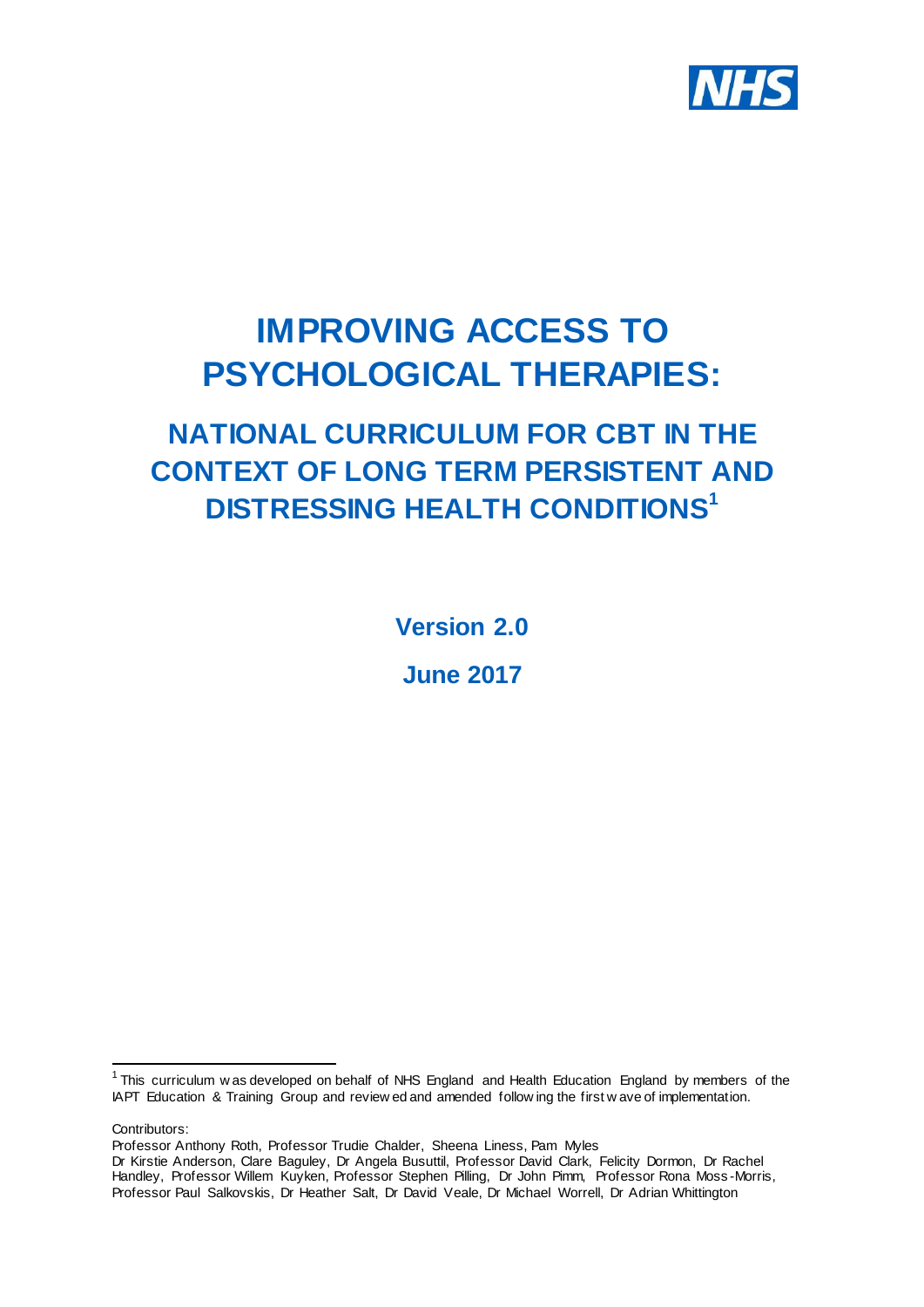# **Contents**

| NATIONAL CURRICULUM for LONG TERM HEALTH CONDITIONS  6                                                                                                       |  |
|--------------------------------------------------------------------------------------------------------------------------------------------------------------|--|
|                                                                                                                                                              |  |
| UNIT 1.1: Therapists' Beliefs, Values and Assumptions about people with Long Term                                                                            |  |
| UNIT 1.2: Knowledge of physical health conditions and their presentation and impact on                                                                       |  |
| UNIT 1.3: Psychological processes associated with distress, depression and anxiety in                                                                        |  |
| UNIT 1.4: Conducting a comprehensive bio-psychosocial assessment 8                                                                                           |  |
|                                                                                                                                                              |  |
|                                                                                                                                                              |  |
| SECTION 2: GENERIC INTERVENTION SKILLS FOR WORK WITH PEOPLE WITH                                                                                             |  |
| UNIT 2.1: Adapting CBT for clients with anxiety and depression which presents in the                                                                         |  |
| UNIT 2.2: Promoting Cognitive and Behaviour Change and Self-Management 12                                                                                    |  |
| UNIT 2.3: Including significant members of the client's system in assessment and                                                                             |  |
| SECTION 3: EVIDENCE-BASED INTERVENTIONS FOR SPECIFIC HEALTH                                                                                                  |  |
| UNIT 3.1: Working with people with conditions currently labelled as "Medically<br>Unexplained Symptoms" or "Persistent and distressing physical symptoms" 14 |  |
|                                                                                                                                                              |  |
| UNIT 3.3: Chronic Fatigue Syndrome (CFS) / Myalgic Encephalopathy (ME) 16                                                                                    |  |
|                                                                                                                                                              |  |
|                                                                                                                                                              |  |
| UNIT 3.5: Psychological Interventions for type 1 and type 2 Diabetes 19                                                                                      |  |
|                                                                                                                                                              |  |
|                                                                                                                                                              |  |
|                                                                                                                                                              |  |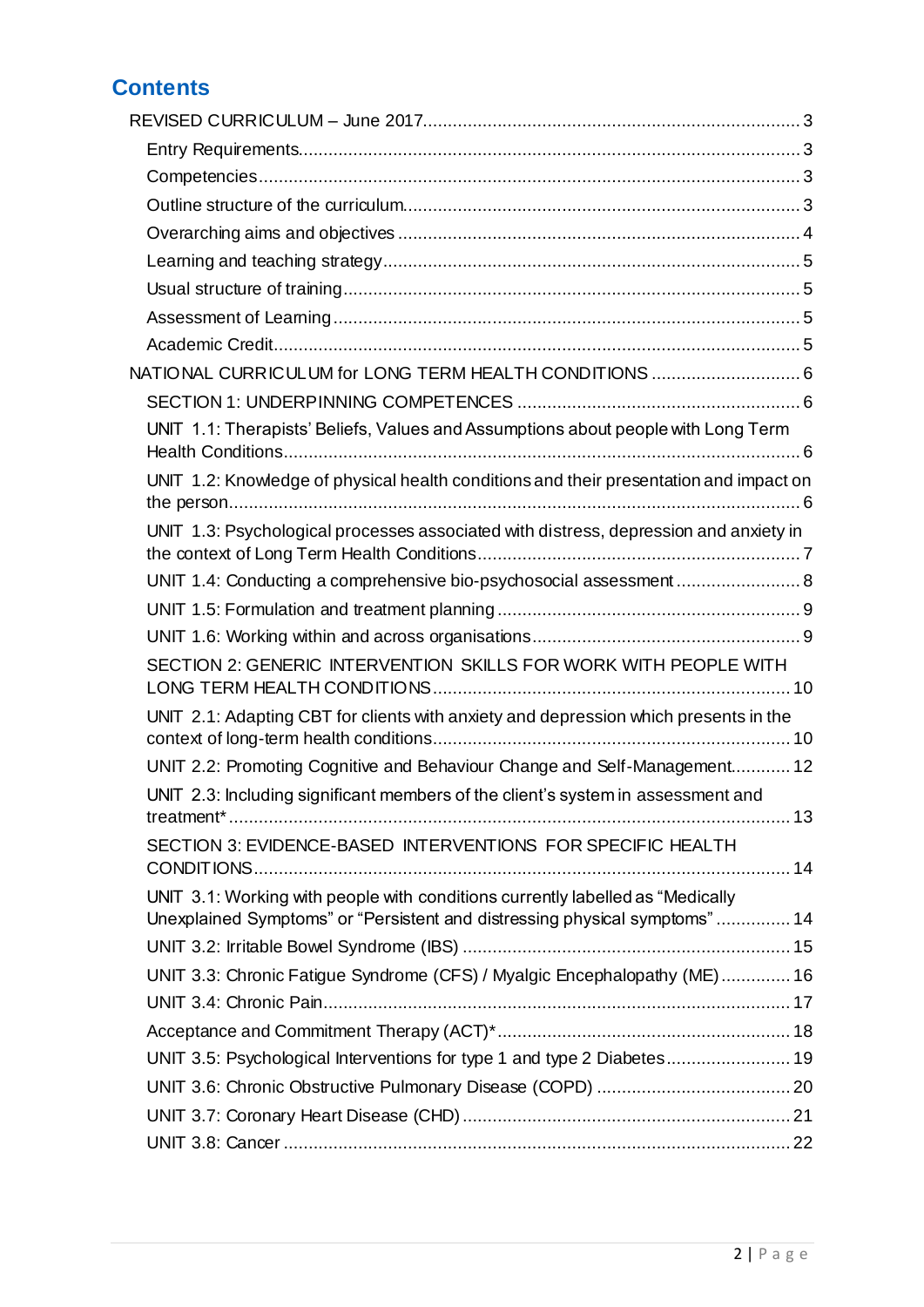# <span id="page-2-0"></span>**REVISED CURRICULUM – June 2017**

This curriculum should be considered as indicative; it will be reviewed and where appropriate revised on the basis of feedback from education and service providers regarding their experience of its delivery.

# <span id="page-2-1"></span>**Entry Requirements**

This curriculum assumes that practitioners attending training will have a professional accreditation in CBT and be competent in working with people with anxiety disorders and depression. As such there is an expectation that core therapy skills (such as active listening, warmth, empathy, positive regard and engagement of clients) are already established, along with a capacity to work with clients using guided discovery and adopting an open and inquisitive stance across all stages of therapy. In addition practitioners should have established problem-specific competences for working successfully with depression and anxiety disorders.

All entrants to the training must have:

- (1) Passed an IAPT accredited postgraduate training in CBT (or another Postgraduate CBT programme or Clinical Psychology Doctorate accredited at Level 2 by BABCP) *OR*
- (2) Be accredited by British Association for Behavioural and Cognitive Psychotherapies (BABCP) as a CBT therapist

# <span id="page-2-2"></span>**Competencies**

Competencies outlined in this document, both general and specific, are detailed in Roth and Pilling (2015) *A competence framework for people with persistent physical health problems:* accessed at [www.ucl.ac.uk/core/competenceframeworks](http://www.ucl.ac.uk/core/competenceframeworks)

# <span id="page-2-3"></span>**Outline structure of the curriculum**

There are three sections to the curriculum, each containing a number of units. The first two sections set-out competences applicable to all long-term health conditions; the third describes intervention 'packages' for people with specific health conditions. Each section contains a number of units

# **Section 1:**

#### **Underpinning competences for work with people with long-term health conditions**

| <b>UNIT 1.1</b> | Therapists' Beliefs, Values and Assumptions about people with Long Term<br><b>Health Conditions</b> |
|-----------------|-----------------------------------------------------------------------------------------------------|
| <b>UNIT 1.2</b> | Knowledge of physical health conditions and their presentation and impact<br>on the person          |
| <b>UNIT 1.3</b> | Psychological processes associated with distress, depression and anxiety in                         |
|                 | the context of Long Term Health Conditions                                                          |
| <b>UNIT 1.4</b> | Conducting a comprehensive bio-psychosocial assessment                                              |
| <b>UNIT 1.5</b> | Formulation and treatment planning                                                                  |
| <b>UNIT 1.6</b> | Working within and across organisations                                                             |

# **Section 2:**

# **Generic intervention skills for work with people with long term health conditions**

| <b>UNIT 2.1</b> | Adapting CBT for clients with anxiety and depression which presents in |
|-----------------|------------------------------------------------------------------------|
|                 | the context of long-term health conditions                             |
| <b>UNIT 2.2</b> | Promoting cognitive and behaviour change and self-management           |
| <b>UNIT 2.3</b> | Including the partner in assessment and treatment                      |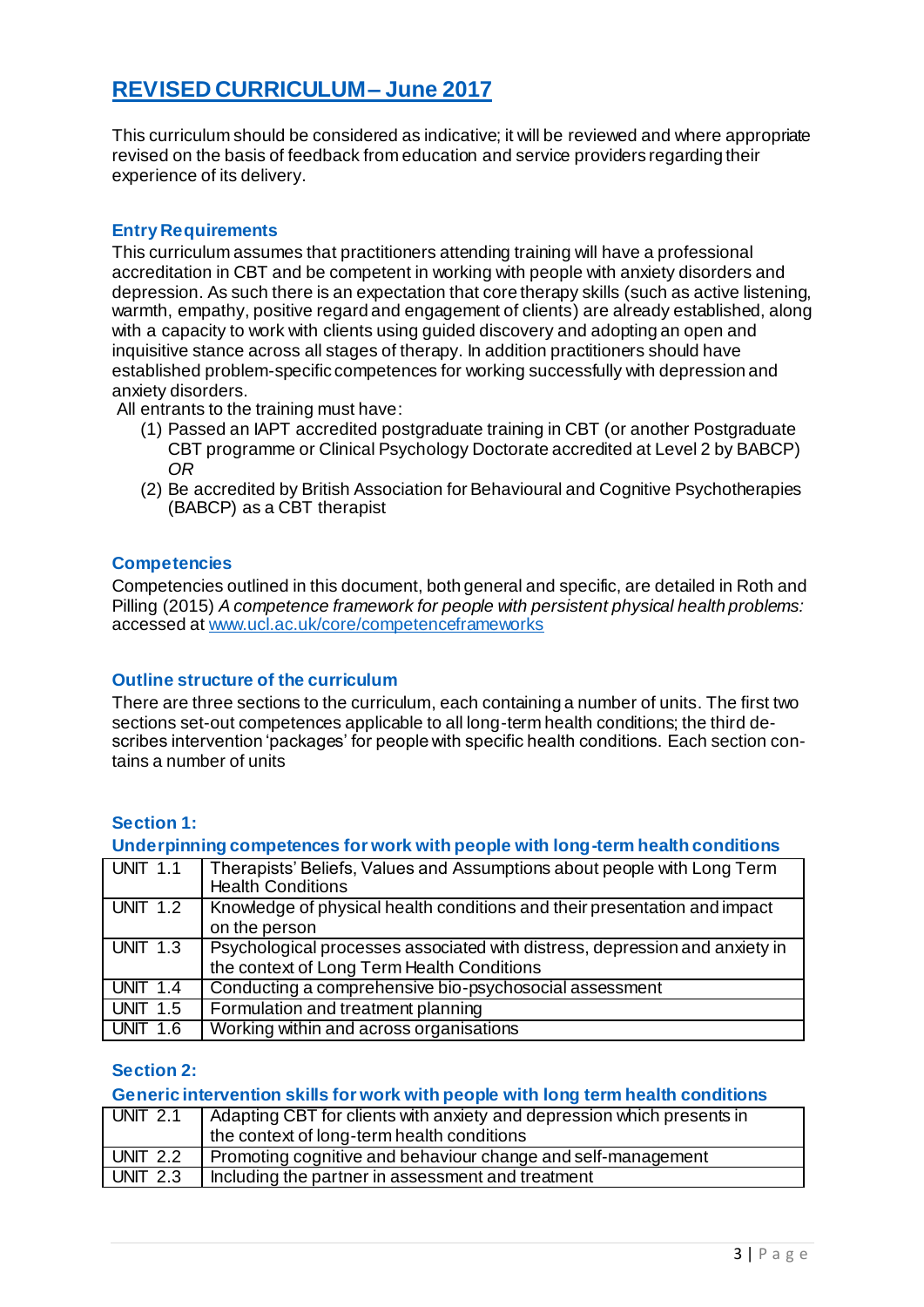# **Section 3: Evidence-based interventions for specific health conditions**

| <b>UNIT 3.1</b> | Working with people with conditions currently labelled as                |
|-----------------|--------------------------------------------------------------------------|
|                 | "Medically Unexplained Symptoms" or "Persistent and distressing physical |
|                 | symptoms"                                                                |
| <b>UNIT 3.2</b> | Irritable Bowel Syndrome                                                 |
| <b>UNIT 3.3</b> | Chronic Fatigue Syndrome (CFS) / Myalgic Encephalopathy (ME)             |
| <b>UNIT 3.4</b> | <b>Chronic Pain</b>                                                      |
| <b>UNIT 3.5</b> | Psychological Interventions for type 1 and type 2 Diabetes               |
| <b>UNIT 3.6</b> | Chronic Obstructive Pulmonary Disease (COPD)                             |
| <b>UNIT 3.7</b> | Coronary Heart Disease (CHD)                                             |
| <b>UNIT 3.8</b> | Cancer                                                                   |

# <span id="page-3-0"></span>**Overarching aims and objectives**

# **Aims**

To increase students' theoretical and research knowledge in working with people with anxiety disorders or depression in the context of Long Term Physical Health Conditions (LTHCs) and with people who experience persistent and distressing medically unexplained symptoms (MUS).

To provide practical, intensive and detailed skills training for working with people with anxiety disorders or depression in the context of LTHCs and people with distressing MUS.

# **Objectives**

# **At the end of the course students will be able to:**

- I. Identify and reflect on their own values and attitudes to people with Long Term Health Conditions and the implications this has for engagement
- II. Demonstrate a critical understanding of theoretical models and evidence base that underpin interventions for anxiety and depression with Long Term Health Conditions, and become knowledgeable regarding the range of presenting conditions
- III. Have knowledge of the application of cognitive behavioural models and generic models of adjustment to physical health conditions
- IV. Conduct effective clinical assessment of people presenting with Long Term Health conditions (in the context of age, life events, personal and medical history, medication (benefits and side effects) and planned medical/healthcare interventions), using this to inform clinical decision making
- V. Manage engagement and formulation collaboratively
- VI. Develop specific treatment plans incorporating existing evidence base for anxiety and depression and promoting the client's capacity for adjustment and self-management
- VII. Develop idiosyncratic CBT-based treatment plans in relation to specific long term health presentations
- VIII. Manage complex issues arising in Long Term Health Conditions presentations
- IX. Demonstrate self-direction and originality in tackling and solving therapeutic problems
- X. Practise as 'scientist practitioners', advancing their knowledge and understanding and developing new skills to a high level
- XI. Demonstrate an ability to adapt therapy sensitively to ensure equitable access for people from diverse cultures and with different values
- XII. Understand the importance of multi-agency and inter-professional working and collaboration and work effectively with other professionals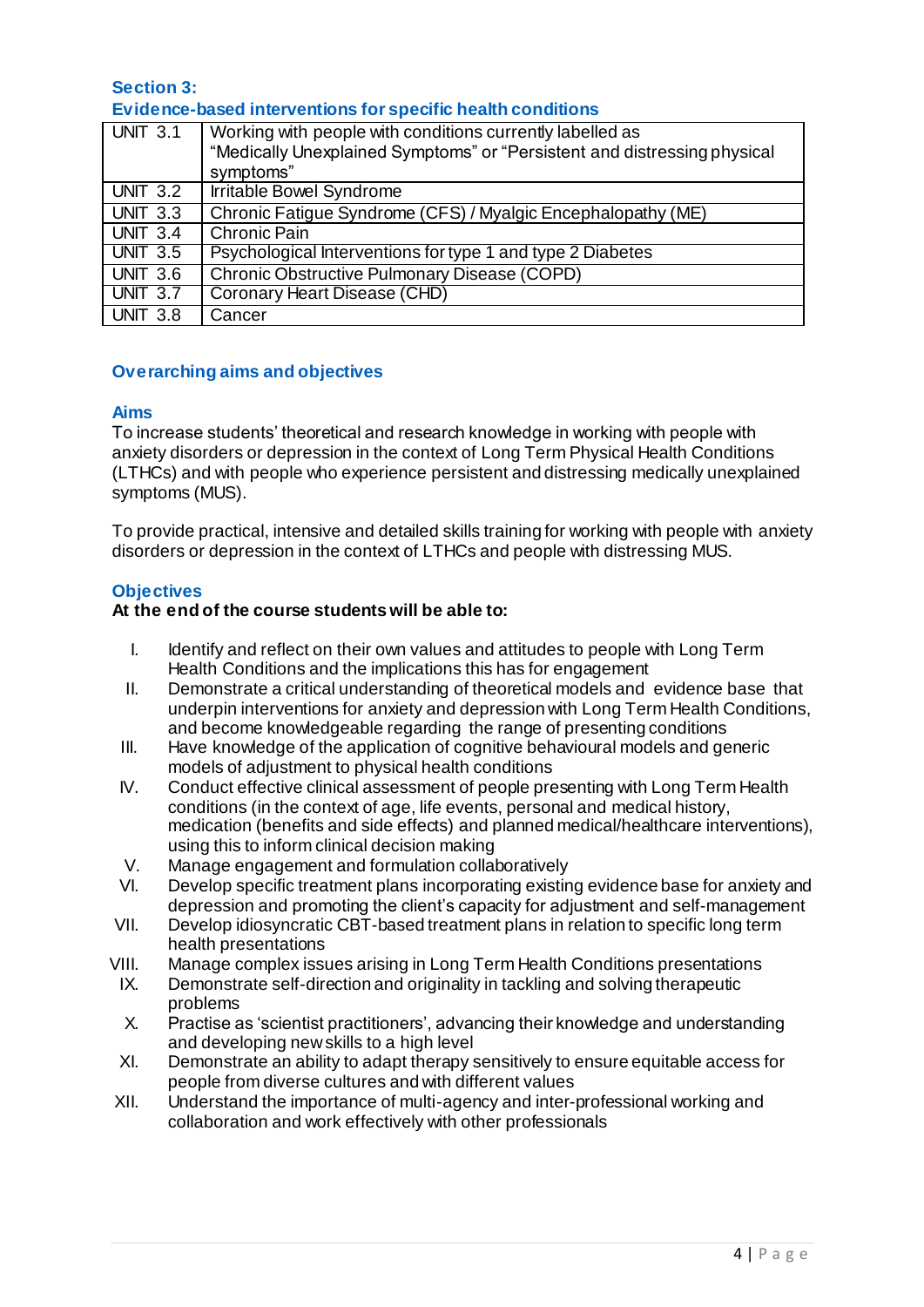# <span id="page-4-0"></span>**Learning and teaching strategy**

The specific learning and teaching strategy will be decided by the training provider. An overarching teaching strategy should encompass learning within and across teaching days, with bridging between workshops and communication between facilitators. The following should be incorporated:

- I. Didactic, experiential and skills-based workshops providing students with a strong foundation in the clinical procedures of working with people presenting with anxiety disorders and depression in the context of Long Term Health Conditions, and addressing the most up-to-date clinical guidelines.
- II. Skills-based competencies developed through small group experiential work and role play
- III. Additional self-directed study to include general and specific reading for each module and preparatory reading for each teaching session plus reference to web-based resources.
- IV. Use of clinical vignettes, service user involvement and problem-based learning
- V. It is strongly recommended that, following training, each training attendee works with appropriate supervision with health professionals with disease specific expertise.

# <span id="page-4-1"></span>**Usual structure of training**

Training is typically expected to be spread across a number of months (to facilitate learning between teaching sessions through experience gained in collocated clinical services, and to help services to release staff to attend).

#### <span id="page-4-2"></span>**Assessment of Learning**

All courses from the second cohort onwards should assess learning by requiring trainees to submit evidence (via a log book) that they have:

- a) Completed at least two assessment and therapy cases (and a total of at least 10 sessions of therapy), where CBT has been delivered in the context of a long term physical health condition or persistent and distressing physical symptoms (preferably with one case of each).
- b) Evidence of reflection and learning from the training being applied to these cases
- c) Evidence of live supervision of this practice by an appropriately qualified supervisor, and sign off of competence by this supervisor.

An agreement should be in place with participants on the course that performance on any assessments will be fed back to the clinical lead in the employing/host service. This is so that any action to address concerns regarding competence gaps can be addressed in the service.

Courses should offer the option of a "Continuing Professional Development" pathway that includes only this assessment element.

#### <span id="page-4-3"></span>**Academic Credit**

Courses should offer the option of a programme without academic credit, with assessment of learning as above. They may also offer an optional academic credit bearing pathway through the training. Where academic credit is awarded, additional assessments (e.g. written case studies, essays, formal competence assessments) are likely to be required, and these can add to the learning.

Specific assessment strategies will be for programmes to identify, balancing the need to ensure that participants can demonstrate competence, and the need for manageable demands on students and services.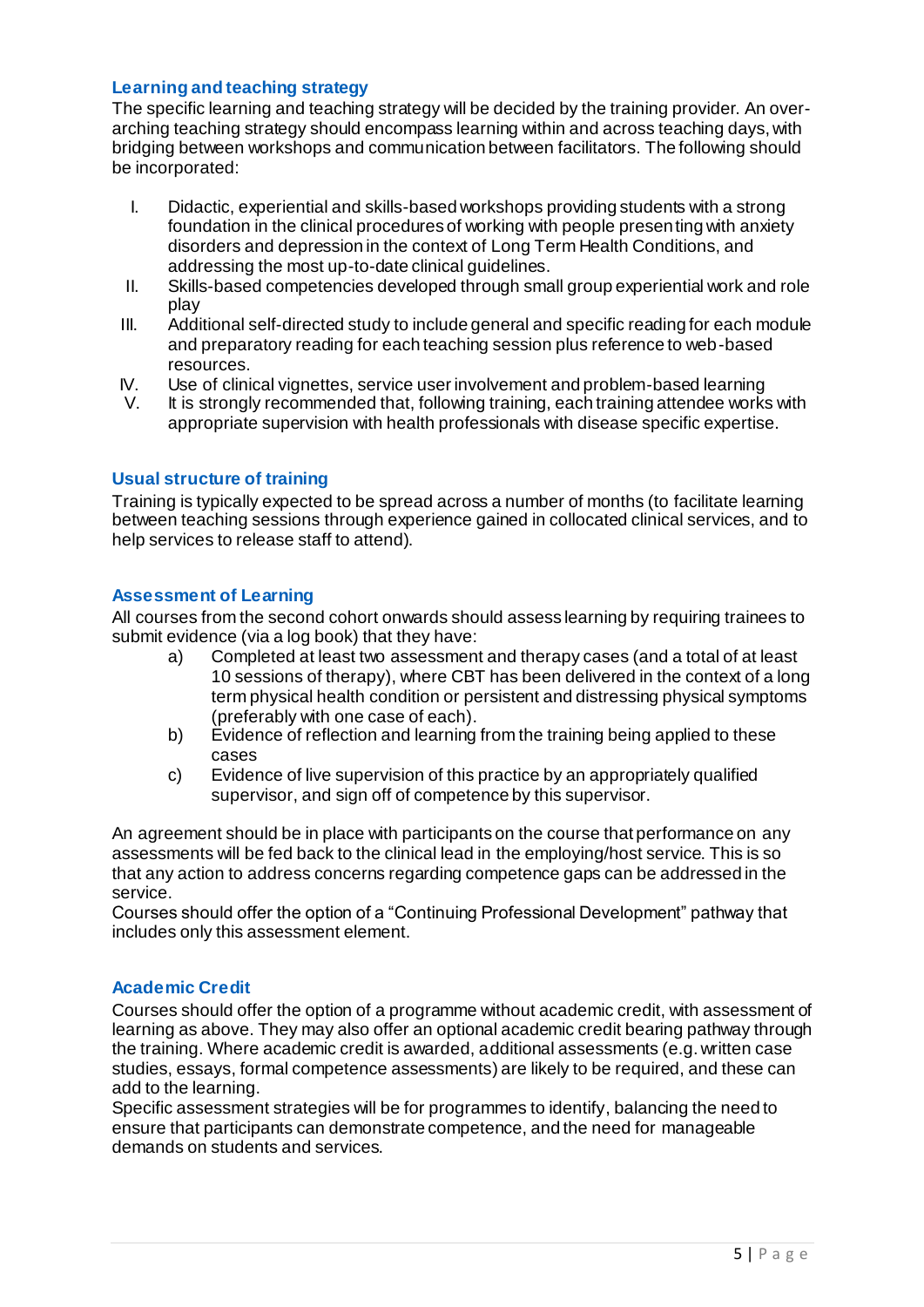# <span id="page-5-0"></span>**NATIONAL CURRICULUM for LONG TERM HEALTH CONDITIONS**

In Sections 1 and 2 the term 'Long Term Health Conditions' refers to individuals with anxiety disorders or depression in the context of physical health conditions (such as Diabetes or Coronary Heart Disease) as well as those with persistent and distressing 'medically unexplained' conditions. It is important to bear in mind that the competences listed in these sections are applicable to both; the distinction made between the two groups is somewhat arbitrary, and they will share many similarities in their presentation and their concerns.

# <span id="page-5-1"></span>**SECTION 1: UNDERPINNING COMPETENCES**

# <span id="page-5-2"></span>**UNIT 1.1: Therapists' Beliefs, Values and Assumptions about people with Long Term Health Conditions**

#### **Aims**

To help practitioners reflect on their beliefs, values and attitudes towards people presenting with Long Term Health Conditions

#### **Competences covered in this unit**

Ability for practitioners to reflect on their own stance, beliefs, values and assumptions about people referred with Long Term Health Conditions and any impact that this may have on their work

Ability to draw on knowledge that clients may have had previous negative experiences with health professionals/treatment and the implications this has for engagement in therapy

Ability to reflect upon the assumptions and expectations that people with LTHC may have about being referred for assessment and treatment and how this may impact on engagement

Ability to reflect on the assumptions and expectations that referrers may make about referring people with LTHC for psychological therapy

Ability to draw on knowledge of social, cultural and practical barriers faced by people with LTHC attending therapy

Ability to take a stance that conveys respect and promotes engagement by:

- identifying the person's strengths and resources as well as their difficulties
- developing meaningful goals which connect to previously valued roles
- valuing the person' s expertise in relation to their illness
- accepting that some patients will view anxiety and depression as illness-related distress not a mental health problem

# <span id="page-5-3"></span>**UNIT 1.2: Knowledge of physical health conditions and their presentation and impact on the person**

#### **Aims**

To ensure that practitioners have sufficient knowledge of the conditions with which patients present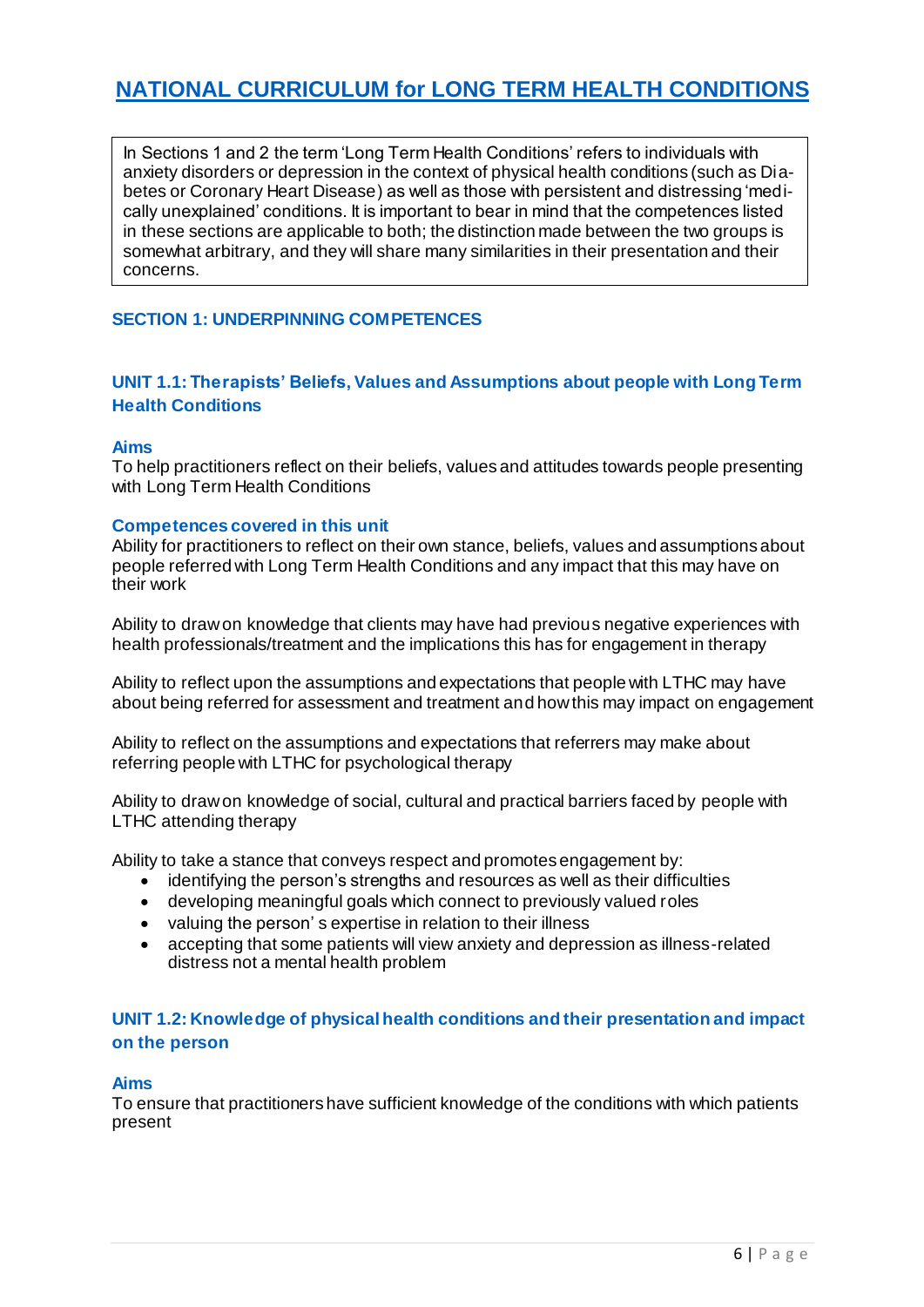# **Competences covered in this unit**

Ability to draw on knowledge of the physical health conditions with which clients are presenting, including:

- diagnostic criteria and epidemiology
- the key physical symptoms that clients usually experience and associated impairment
- the usual medical and pharmacological interventions employed to manage the condition

Ability to draw on knowledge of the impact of physical health conditions in the context of lifecycle

Ability to draw on knowledge of the way in which physical and mental health problems can interact and impact on functioning (including the role of social, psychological, family and biological factors

Ability to draw on knowledge of the ways in which both psychological and physiological mechanisms contribute to client presentations, and how these can interact, e.g.:

- low mood leading to reduced physical activity, resulting in deconditioning
- symptom exacerbation leading to increased pain or breathlessness and to increased low mood or anxiety
- the impact of some medications on cognition

# <span id="page-6-0"></span>**UNIT 1.3: Psychological processes associated with distress, depression and anxiety in the context of Long Term Health Conditions**

#### **Aims**

To give practitioners an understanding of psychological processes that contributes to the development and maintenance of distress, depression and anxiety in people with LTHCs

# **Competences covered in this unit**

Ability to draw on knowledge of the relationship between distress, depression and anxiety and the negative appraisal of symptoms and illness

Ability to draw on knowledge that negative appraisals can be magnified by unhelpful beliefs

Ability to draw on knowledge that interpretations and appraisals are central to the development and maintenance of distress and disproportionate disability

Ability to draw on knowledge that maintaining processes can and do worsen negative interpretations (and physical as well as psychological functioning), so creating cycles of feedback ("vicious circles")

Ability to draw on knowledge of specific psychological process that contribute to the development and maintenance of distress, depression and anxiety, such as:

- attentional processes that increase the perceived severity and pervasiveness of sensations and symptoms
- safety seeking behaviours (for example, excessive checking, avoidance of physical activity or situations, excessive reassurance seeking) which are understandable in the short-term, but which (in the long-term) tend to strengthen unhelpful beliefs, increase preoccupation and exacerbate concern
- rumination in the form of catastrophising and/or worry ("preparing for the worst") which in turn primes negative ideas and increases preoccupation
- imagery and intrusive memories, increasing negative appraisals and impacting mood disturbance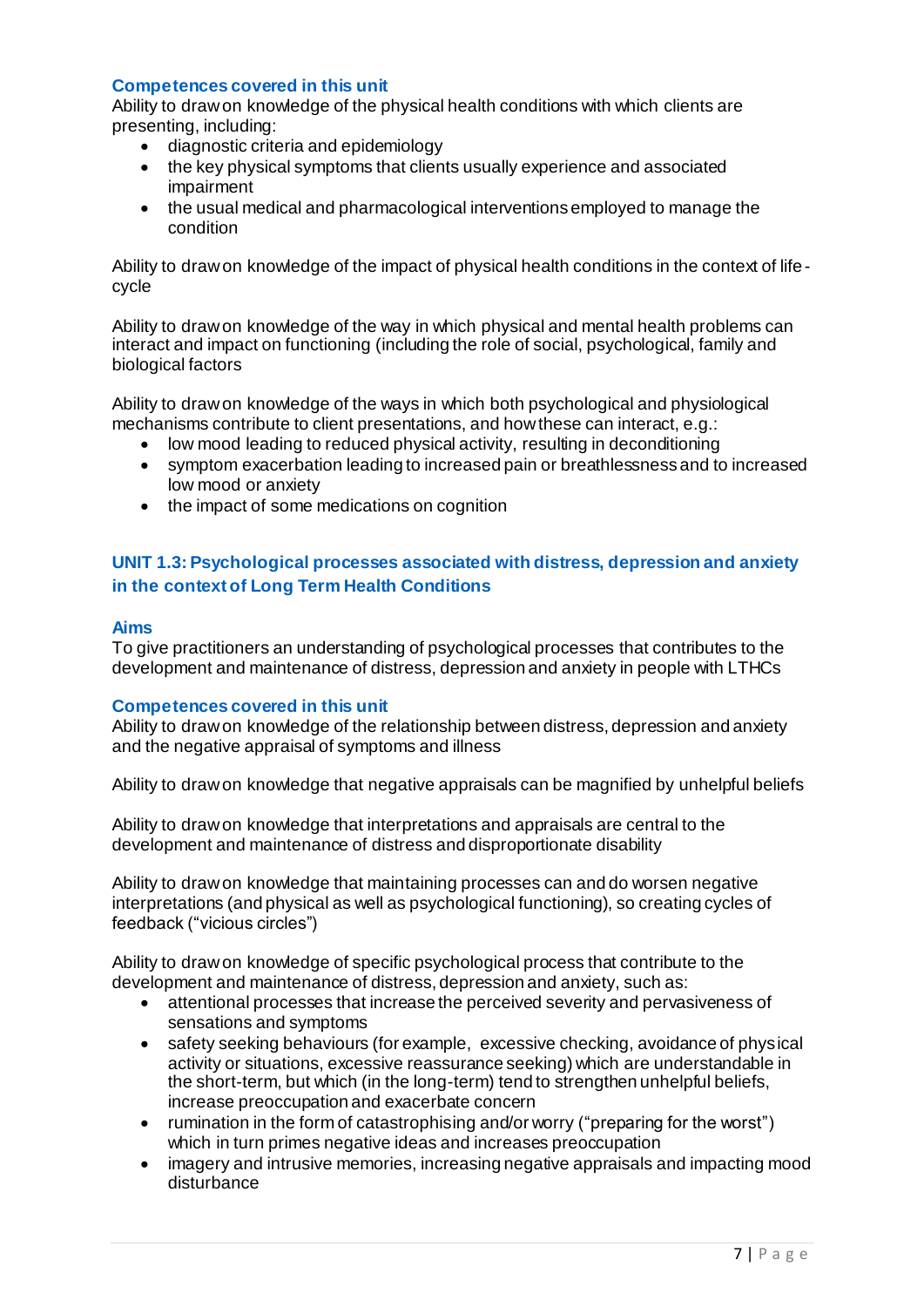- unhelpfully restrictive behaviour, such as generalised withdrawal from physical activity or from role-related activity (such as relationships, work, hobbies), leading to impaired mood, confirmation of unhelpful beliefs, reduced self-efficacy and disengagement from rewarding activities
- changes in mood (particularly anxiety and depression) contributing to mood-appraisal spirals
- emotional avoidance/suppression (for example linked to anticipated emotional responses and unhelpful beliefs about those emotions, or "blotting out" illness ideas, but with regular intrusions and unease as a consequence)
- all or nothing ("boom or bust") behaviours (undertaking activities beyond the level of which the person is physically or psychologically capable, resulting in symptom surges (e.g. fatigue, pain) and leading to more negative appraisal
- interpersonal changes (such as those linked to a sense of unfairness, bitterness, mental defeat) eliciting negative or overly solicitous responses from significant others
- disengagement from significant others because of the health condition
- disuse and deconditioning originating from fear/avoidance patterns

Ability to draw on knowledge of factors and mechanisms that can potentiate (and mediate) vulnerability to distress, depression and anxiety, such as:

- perfectionism (setting unrelentingly high personal standards and concern about mistakes (both social and non-social))
- psychological inflexibility (becoming "stuck" in a particular view of the illness and situation, and so limiting access to alternative, less negative understandings

# <span id="page-7-0"></span>**UNIT 1.4: Conducting a comprehensive bio-psychosocial assessment**

#### **Aims**

To be able to conduct a comprehensive bio-psychosocial assessment using a range of methods (including clinical interview, standardised instruments, review of clinical records and liaison and discussion with healthcare colleagues, along with self-monitoring of symptoms and activities by the client) to gain a clear picture of:

- the impact of physical health problems on the client's psychological functioning (particularly on their mood and anxiety)
- the long-term history of the client's problems
- the client's strengths and resources and current ways of managing their condition

# **Competences covered in this unit**

# **Engagement**

Ability to engage the client in the assessment process, for example by:

- validating the client's experience and indicating a willingness to hear their account
- responding to and addressing any uncertainty about, or suspicion of, a psychological approach

#### **General assessment principles**

Ability to undertake a comprehensive assessment that encompasses:

- the client's account/understanding of their illness, and its impact on functioning
- depression and anxiety, and other co-occurring psychological disorders
- pharmacological and medical interventions and any adverse impacts of these interventions
- presence and extent of self-management
- risk (including self-harm related to specific health conditions and to misuse of prescribed medications, non-adherence to treatment or neglect)
- contra-indications for treatment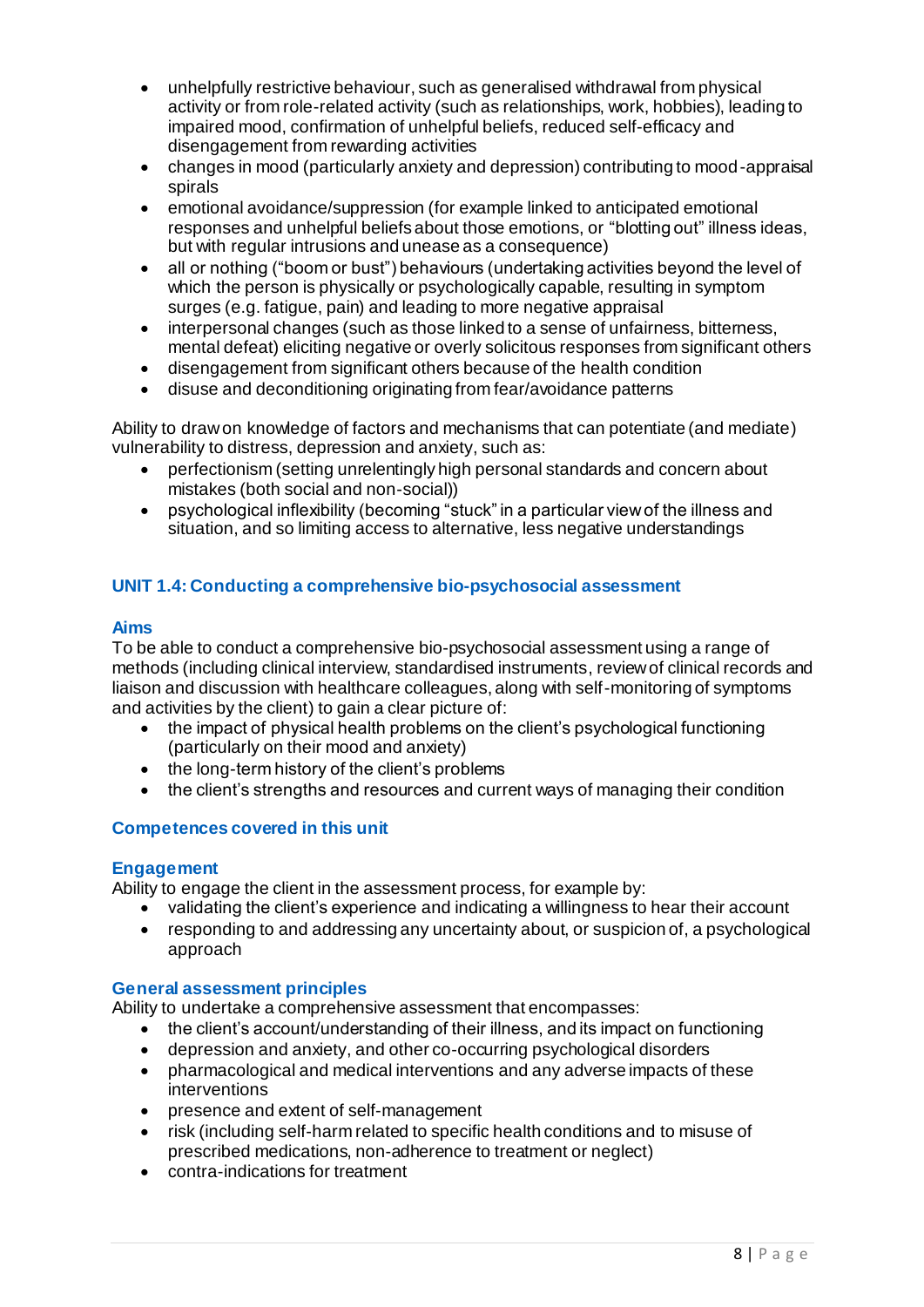# **Specific areas of assessment**

Ability to identify the idiosyncratic psychological processes<sup>2</sup> that may be fostering or hindering the client's adjustment to their condition, and which would be relevant to any intervention strategies

Ability to help the client self-monitor in order to determine antecedents and consequences of specific behaviours

Ability to assess the reactions of significant others to the client's illness (and the degree to which this is helpful or unhelpful)

Ability assess the resources available to the client (including physical, social and familial)

Ability to employ appropriate measures, including those applicable to specific Long Term Health Conditions

# <span id="page-8-0"></span>**UNIT 1.5: Formulation and treatment planning**

#### **Aims**

To be able to develop collaboratively a coherent, agreed and shared evidence-based working model

To be able to formulate the relationship between distress, anxiety and depression and physical health problems, and create an idiosyncratic narrative that helps the client makes sense of their illness and on-going difficulties, fosters hope and helps contemplate change

#### **Competencies covered in this unit**

Ability to formulate a maintenance cycle based on specific symptoms, sensations, cognitions and coping behaviours and to deliver a rationale for treatment, using a recent situation to elicit feedback and foster hope

Ability to formulate the bidirectional relationship between psychological issues and physical health problems and the role of education and self-management in improved outcomes

Ability to engage the client in a collaborative discussion of the treatment options open to them, informed by the information gleaned through assessment, the formulation emerging from the assessment, and the client's aims and goals

# <span id="page-8-1"></span>**UNIT 1.6: Working within and across organisations**

#### **Aim**

To be able to draw on knowledge of the benefit of co-ordinating with services offering physical health care to the client and ensuring that (where appropriate) interventions are integrated with those services

To be able to determine when work across agencies and organisations is important for the well-being of the client

#### **Competencies**

Ability to draw on knowledge that the welfare of the client is the principle reason for working across organisations, with other professionals and with carers/families, and to be able to determine when this is an appropriate response for a particular client

 $^2$  As specified in Section 1.3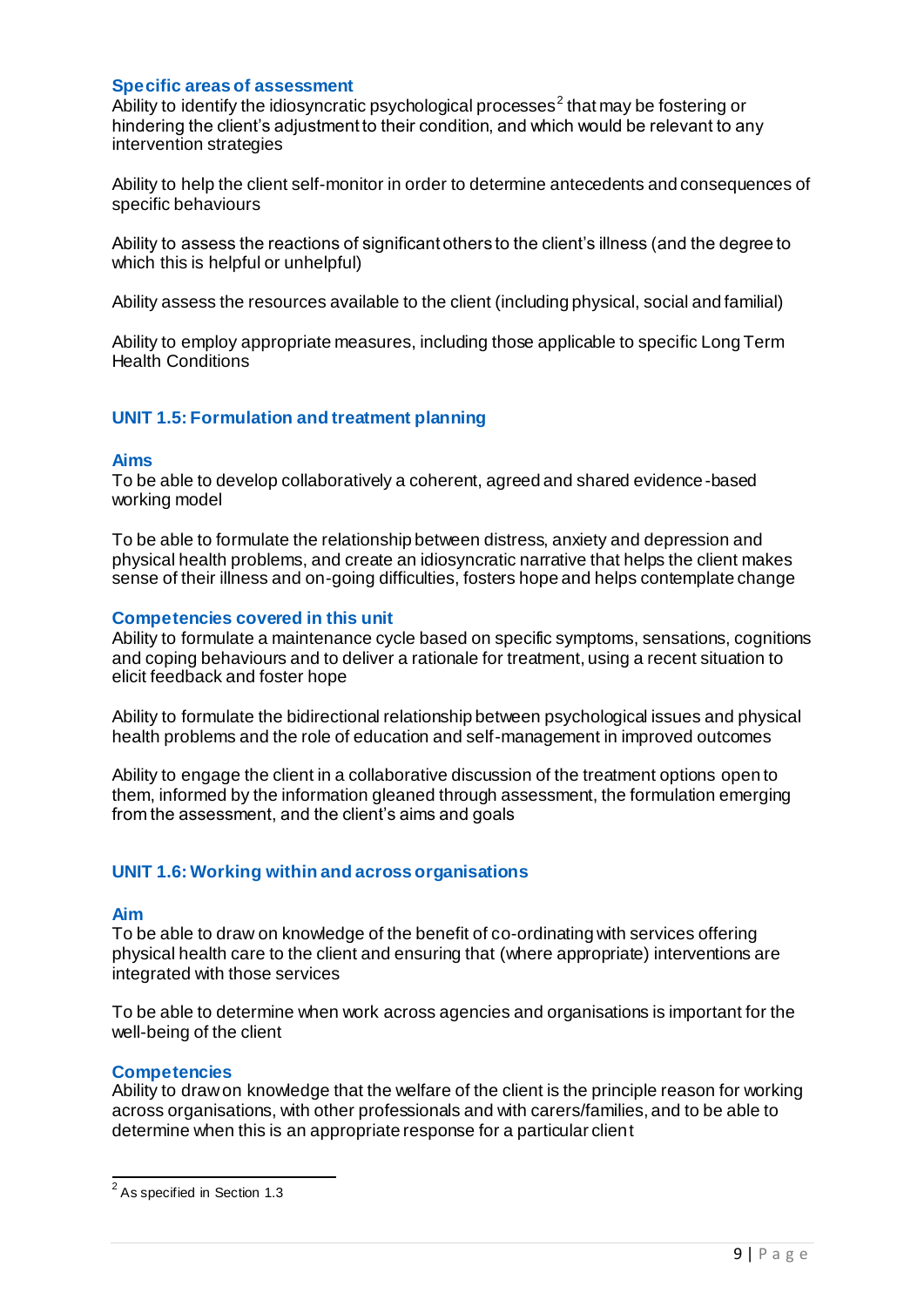Ability to understand the roles of different members of the multi-disciplinary team offering care to the patients and where appropriate how psychological treatment can integrate with these treatments

Ability to communicate effectively with relevant professionals within and across other agencies in an effective manner, and to understand clinical governance processes and confidentiality issues (e.g. in relation to sharing information across organisations, use of data systems)

Ability to liaise with healthcare staff in order to integrate psychological treatment with physical management

Ability to draw on knowledge of common challenges to interagency/ interprofessional working and an ability to manage these appropriately

Ability to ensure that the client, their carers and families are appropriately involved in and informed about decisions and plans arising from inter-professional/interagency working

# <span id="page-9-0"></span>**SECTION 2: GENERIC INTERVENTION SKILLS FOR WORK WITH PEOPLE WITH LONG TERM HEALTH CONDITIONS**

# <span id="page-9-1"></span>**UNIT 2.1: Adapting CBT for clients with anxiety and depression which presents in the context of long-term health conditions**

#### **Aims**

To be able to draw on knowledge of the theoretical and research literature of CBT with people with LTHCs presenting with anxiety and depression

To be able to make appropriate adaptations to 'standard' CBT intervention techniques to help clients who present with anxiety and depression in the context of long-term health conditions

To develop practical competency in CBT for anxiety and depression with people with LTHCs

# **Competencies covered in the unit**

#### **Adapting CBT Strategies for Long Term Health Conditions**

Ability to adapt and modify established strategies for depression and anxiety disorders and apply these to presenting difficulties in Long Term Health conditions Ability to draw on knowledge of ways in which self-management can be influenced by

cognitive, behavioural and physical factors, for example: low mood adversely impacting on engagement with self-management strategies

- anxiety about long-term complications leading to excessive monitoring of current
- symptoms

Ability to draw on knowledge of the potential impact on mood of negative views of the LTHC, its control and its prognosis

Ability to draw on knowledge of the common barriers to self-management of LTHCs, for example:

- lack of understanding about the LTHC and its management
- problematic beliefs about the illness and symptoms that interfere with lifestyle changes and appropriate management
- low mood / anxiety / limitations on physical activity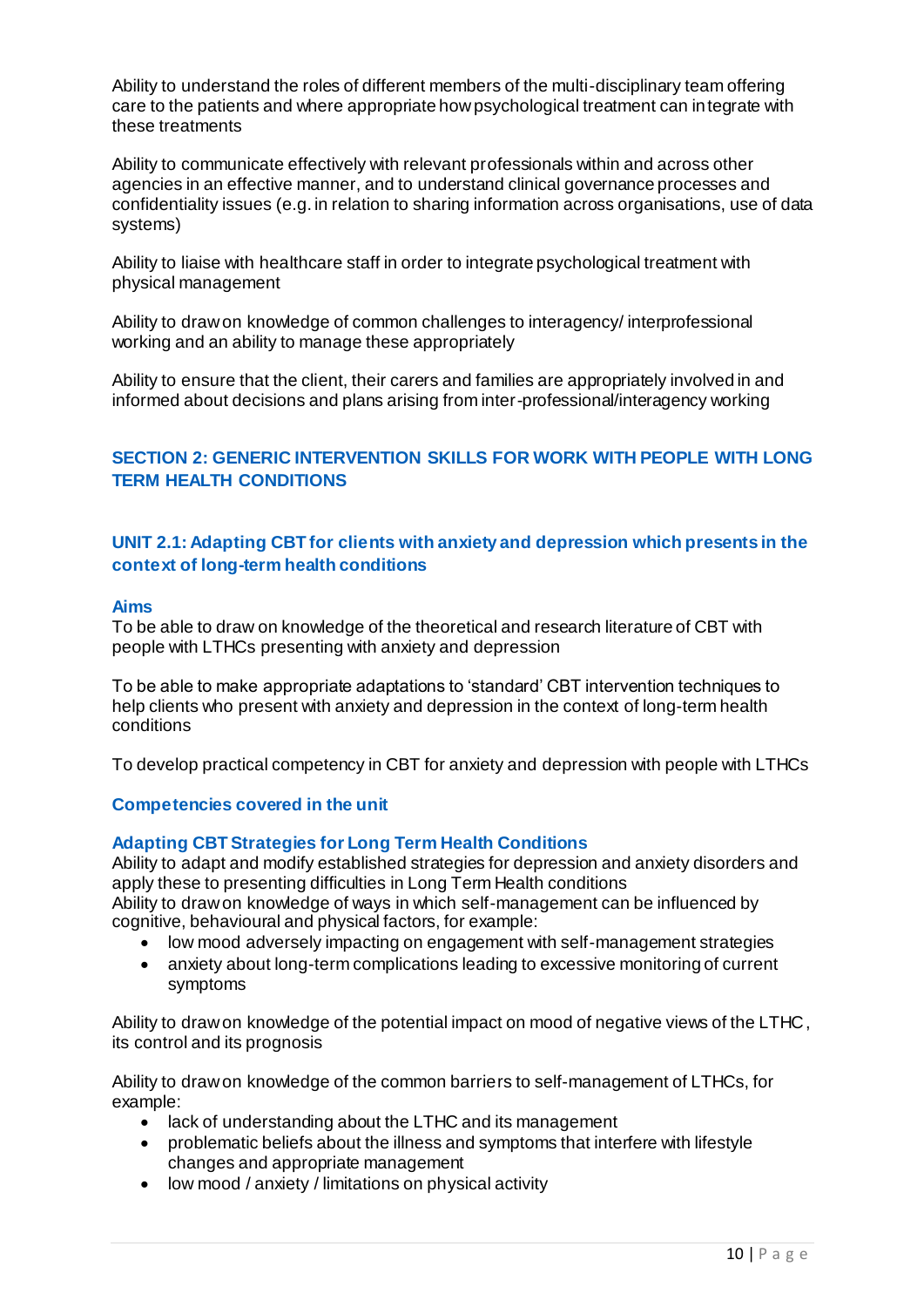# **Engagement**

Ability to use a range of engagement skills to help clients:

- 'tell their story' and give an account of their experiences of living with their LTHC
- validate the expression of difficult feelings linked to living with their LTHC
- explore emotional reactions and mood changes associated with the illness
- discuss uncertainty about the cause and medium/ long-term outcome of their problems

Ability to assess whether depression and anxiety may be barriers to self-managing their LTHC and identify and discuss, for example:

- the ways in which they interpret and respond to symptoms or to medical results
- low mood leading to poorer motivation or avoidance of self-management
- anxiety about progression leading to excessive self-monitoring, checking behaviours, reassurance-seeking or unhelpfully restrictive behaviour
- anxiety about medical intervention and side-effects

Ability to apply CBT flexibly, mindful of the LTHC (e.g. offering shorter sessions, greater gaps, phone sessions, home visits)

#### **Treatment planning**

Ability to develop a shared understanding of the client's presenting difficulties and the factors that are relevant to their maintenance

Ability to identify the most appropriate focus (or foci) for intervention, particularly:

- difficulties in adjustment to the LTHC and its management
- depression and/or anxiety that directly contributes to difficulties in self-management
- depression and/or anxiety that is independent of the LTHC (or present premorbidly and exacerbated by diagnosis or symptoms)

Ability to draw on the formulation to judge when 'standard' treatment procedures will be appropriate, and when (and how) these need to be adapted for depression in the context of an LTHC (in a manner that accommodates the client's particular presentation and needs)

Ability to derive a shared treatment plan that incorporates key strategies relevant to the presenting condition – for example:

- with COPD exploring CBT models of anxiety/breathlessness
- with diabetes exploring ways to improve insulin and dietary adherence alongside behavioural activation
- with chronic pain/chronic fatigue exploring graded exercise/activity

#### **Intervention**<sup>3</sup>

Ability to select and apply CBT change techniques relevant to the formulation of factors maintaining the client's mood and anxiety

Ability to help clients understand the rationale for specific interventions (e.g. the potential impact of behavioural activation both on mood and on management of the LTHC)

Ability to help clients introduce activities in a manner that is structured, sets realistic (achievable) targets, and that identifies activities that are likely to improve their anxiety/mood

 $^3$  Interpersonal issues are often relevant to the w ay in w hich clients adapt to and manage health conditions, and it should be routine to address this by w orking w ith significant others. Although this is detailed separately in Unit 2.3, delivery of the curriculum should ensure that students can integrate this mode of w ork into their standard practice.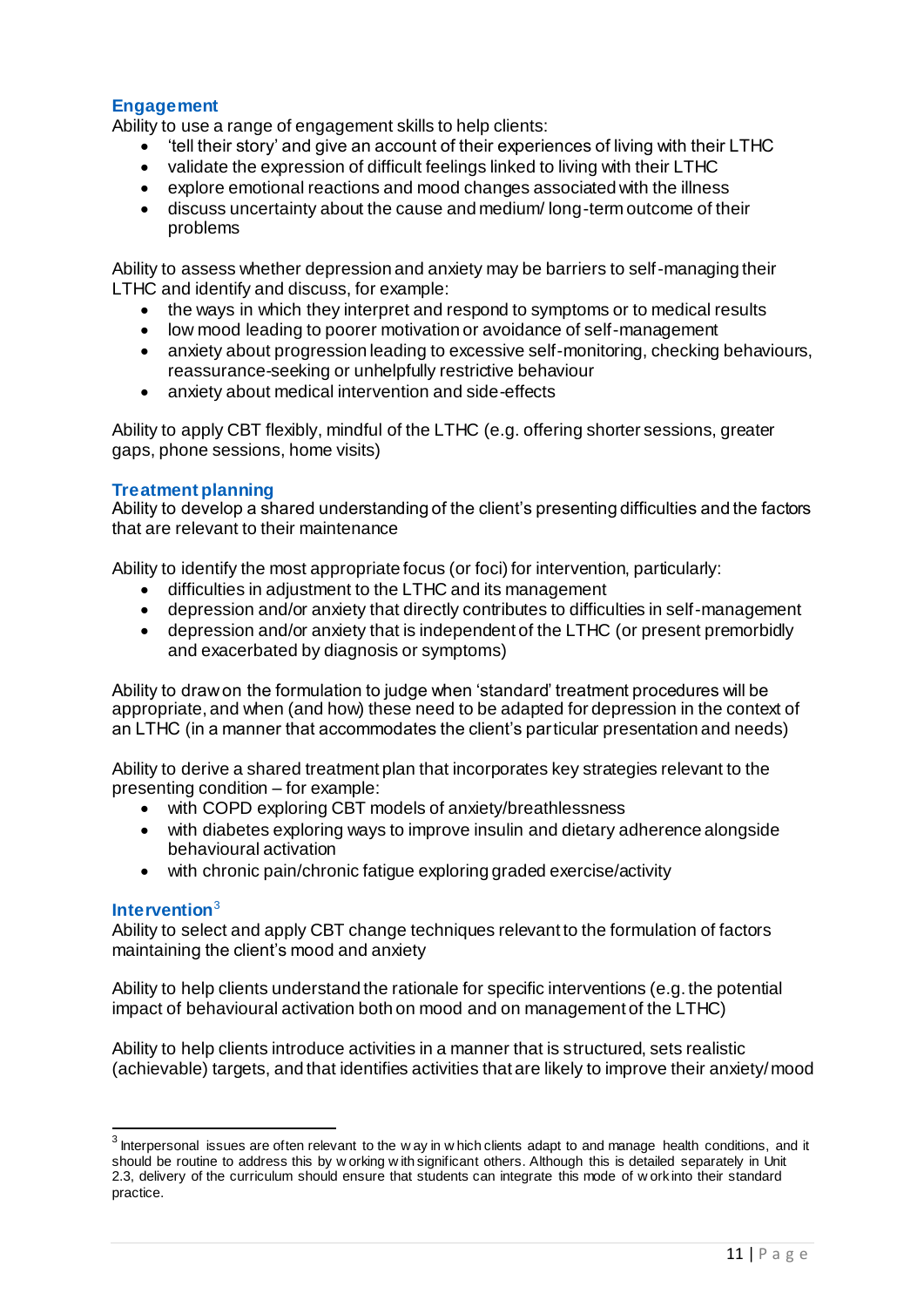Ability to help clients identify unhelpful thoughts/ thinking styles/ underlying assumptions or behaviour that adversely impact on anxiety and/or mood or on their ability to manage their LTHC, using examples from their own experiences

Ability to work with automatic thoughts/ thinking styles/underlying assumptions/rules and attitudes using a range of cognitive and behavioural strategies to effect change (for example, diaries, pie charts, graded activity, graded exposure, use of continuums and work with imagery)

Ability to help clients evaluate evidence, generate more balanced views, and to identify and work with assumptions, rules and beliefs

Ability to help clients use appropriate methods to identify and manage significant areas of worry (e.g. worries about the future)

Ability to help the client use problem-solving techniques to identify, evaluate and implement potential solutions

Ability to identify, derive, adapt, conduct and evaluate behavioural experiments in and out of sessions that aim to help the client test-out alternative ways of appraising and managing their health condition

Ability to help the client make behavioural changes intended to improve self-management of their LTHC, for example by:

- highlighting the benefits of change (pros and cons (both short- and long-term), reduced risk of complications, increased energy, independence and disadvantages of poor self-management
- discussing both past difficulties and successes with self-management and their long term consequences

Ability to end therapy and derive a relapse prevention plan utilising an idiosyncratic blueprint of therapy which

- identifies possible flare ups and recurrence
- plans for long-term maintenance of gains

# <span id="page-11-0"></span>**UNIT 2.2: Promoting Cognitive and Behaviour Change and Self-Management**

#### **Aims**

To be able to promote the client's self-management of their health condition through cognitive and behavioural change

#### **Competences covered in this unit**

Ability to draw on knowledge that achieving cognitive and behaviour change is a process driven by a number of factors (such as the client's understanding of their health condition and their beliefs about the potential benefits and costs of behavioural changes)

Ability to draw on knowledge that behaviour change can be characterised by a series of steps (intention to change and motivation for change, 'actioning' change and maintaining change), each of which can be revisited as change occurs

Ability to draw on knowledge that any proposed cognitive and behavioural changes should take account of the client's beliefs and values about their health condition

An ability to work with the client to identify both short and long-term goals relevant to their presentation, concerns and values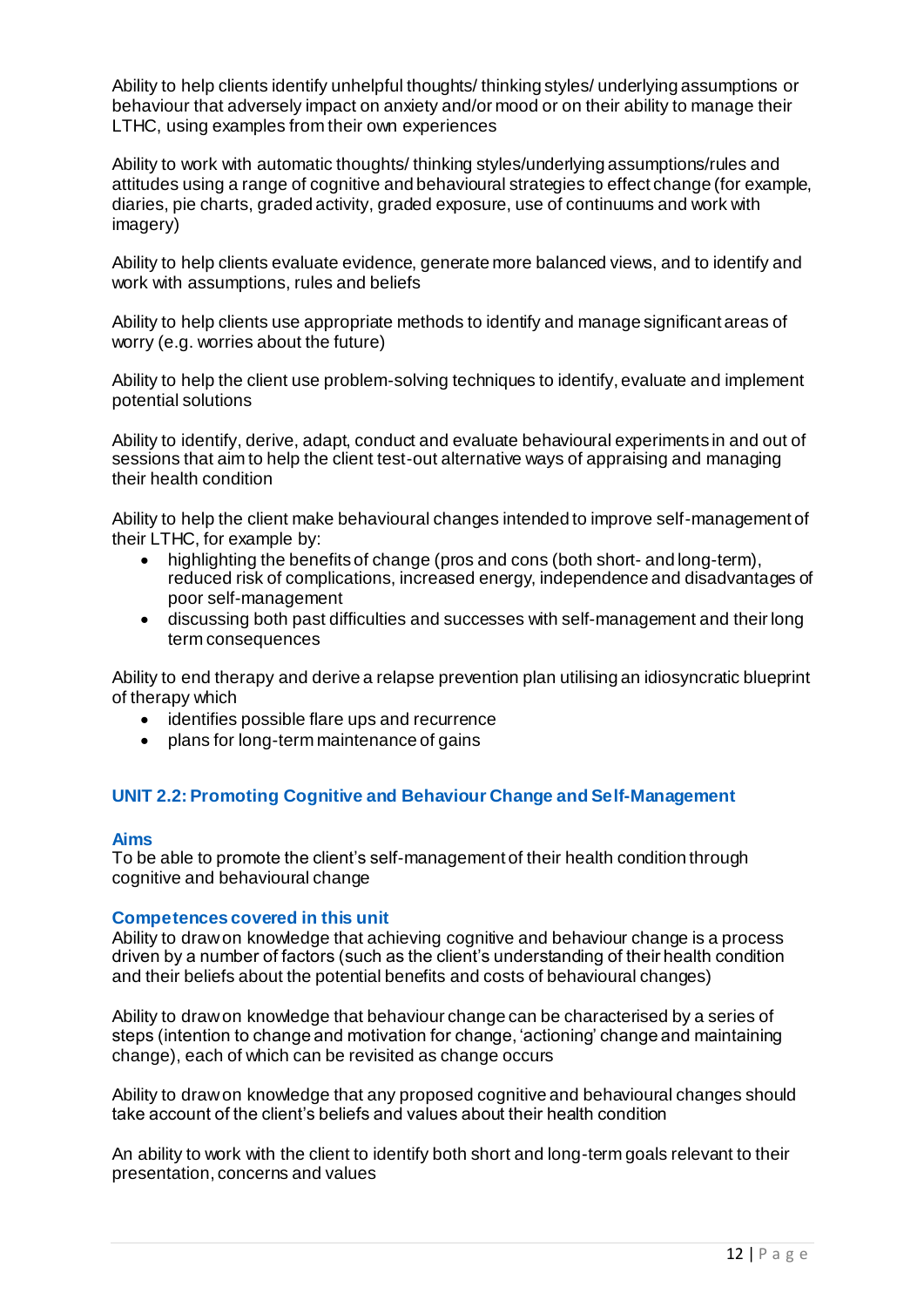Ability to work with the client to agree SMART goals for behaviour change

Ability to work with the client to develop 'action plans'

Ability to help clients understand the rationale for focusing on habit formation in sustaining behavioural change (using strategies to make new behaviours 'automatic' rather than being dependent on 'willed' action)

Ability to help the client to monitor the behaviour(s) that they are aiming to change

Ability to discuss with the client the impact of any changes to behaviour (both on the client and on those with whom they are in contact)

# <span id="page-12-0"></span>**UNIT 2.3: Including significant members of the client's system in assessment and treatment\***

*\* In this section 'partner' is used as a generic term to include partners as well as individuals who play a significant role in the client's immediate 'system'*

#### **Aims**

To establish awareness of the potential impact that partners can have on illness management and psychopathology associated with the illness.

To establish knowledge of the interactions between relationship functioning, distress and outcomes for patients and partners adapting to and coping with long term health conditions

To establish an understanding of general relationship functioning from a cognitivebehavioural perspective

# **Competences covered in this unit**

Ability to assess the role of relationship factors and their interaction with adaptation and coping with LTHCs as well as their interaction with individual psychopathology in one or both partners

Ability to draw on knowledge of how the relationship can be used:

- to promote behavioural, cognitive and emotional changes specific to adaptation and coping with the LTHC
- to promote behavioural, cognitive and emotional changes in areas identified as maintaining depression and/or anxiety in one or both partners

Ability to assess the presence of significant relationship distress, the impact of this on the psychological disorder(s), and the long term health condition

Ability to conduct psycho-education about a health condition/ psychological disorder in a relationship context

Ability to conduct a 'partner-assisted' intervention including strategies to help s couples develop communication skills that facilitate 'sharing thoughts and feelings' about the LTHC and its implications for everyone involved

Ability to facilitate decision-making conversations in a partner assisted session that are focal to the disorder, for example:

- decisions about medical treatments and recovery/rehabilitation
- focussing on issues assessed as related to the maintenance of depression and/or anxiety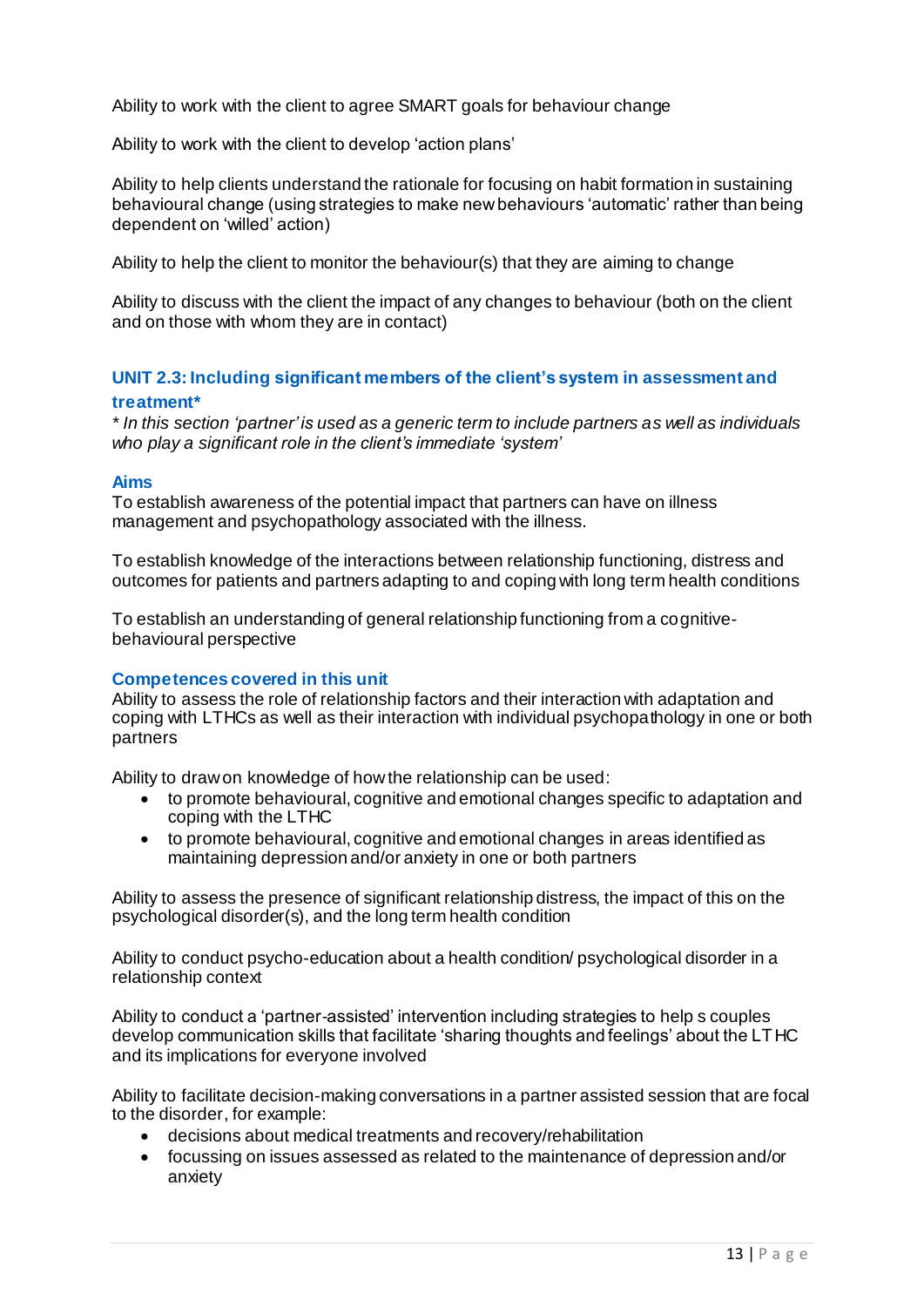Ability to address relationship issues and changes stemming from the LTHC as appropriate within a partner assisted framework

An ability to refer for further intervention, for example:

- formal Behavioural Couples Therapy where a 'partner assisted' intervention is insufficient for depression in the context of an LTCHC
- an individual intervention where it becomes clear that a partner has mental health problems that are better addressed separately

# <span id="page-13-0"></span>**SECTION 3: EVIDENCE-BASED INTERVENTIONS FOR SPECIFIC HEALTH CONDITIONS**<sup>4</sup>

# <span id="page-13-1"></span>**UNIT 3.1: Working with people with conditions currently labelled as "Medically Unexplained Symptoms" or "Persistent and distressing physical symptoms"**

# **Aims**

To be able to demonstrate knowledge of evidence-based interventions for people with conditions currently labelled as Medically Unexplained Symptoms, and practical skills in their application

#### **Competences to be demonstrated in this unit**

Ability to draw on knowledge of the ways in which a range of *specific* biopsychosocial processes can work to maintain symptoms, psychological distress and disability, including bi-directional interactions in the domains of cognitive, emotional, behavioural, social and physiological factors

#### **Engagement**

Ability to draw on knowledge of the conditions/presentations that are currently labelled as MUS<sup>T</sup>

Ability to draw on knowledge of debate regarding terminology, including patients' views of MUS and labels seen as more acceptable by both patients and professionals

Ability to draw on knowledge of the critical importance of:

- identifying and working with the patient's 'common-sense' model of their condition
- using a shared language that is consonant with their perceptions of their difficulties (e.g. discussing issues in relation to distress rather than depression or anxiety)

#### **Assessment and formulation**

Ability to identify problematic interpretations/appraisals of health-relevant events (such as symptoms, information and stimuli) including variants of catastrophising, fear avoidance beliefs and symptom focusing

Ability to work towards a shared conceptualisation with the patient which dovetails with their beliefs about the physical nature of the disorder, and includes precipitating factors and links to a broader model of perpetuating factors (including cognitive, behavioural, emotional, social and physiological)

<sup>4&</sup>lt;br><sup>4</sup> Because the health conditions identified in this section can carry a significant medical risk an overarching competence is for practitioners to ensure that they are aw are of, and able to implement, local protocols for the management of emergencies.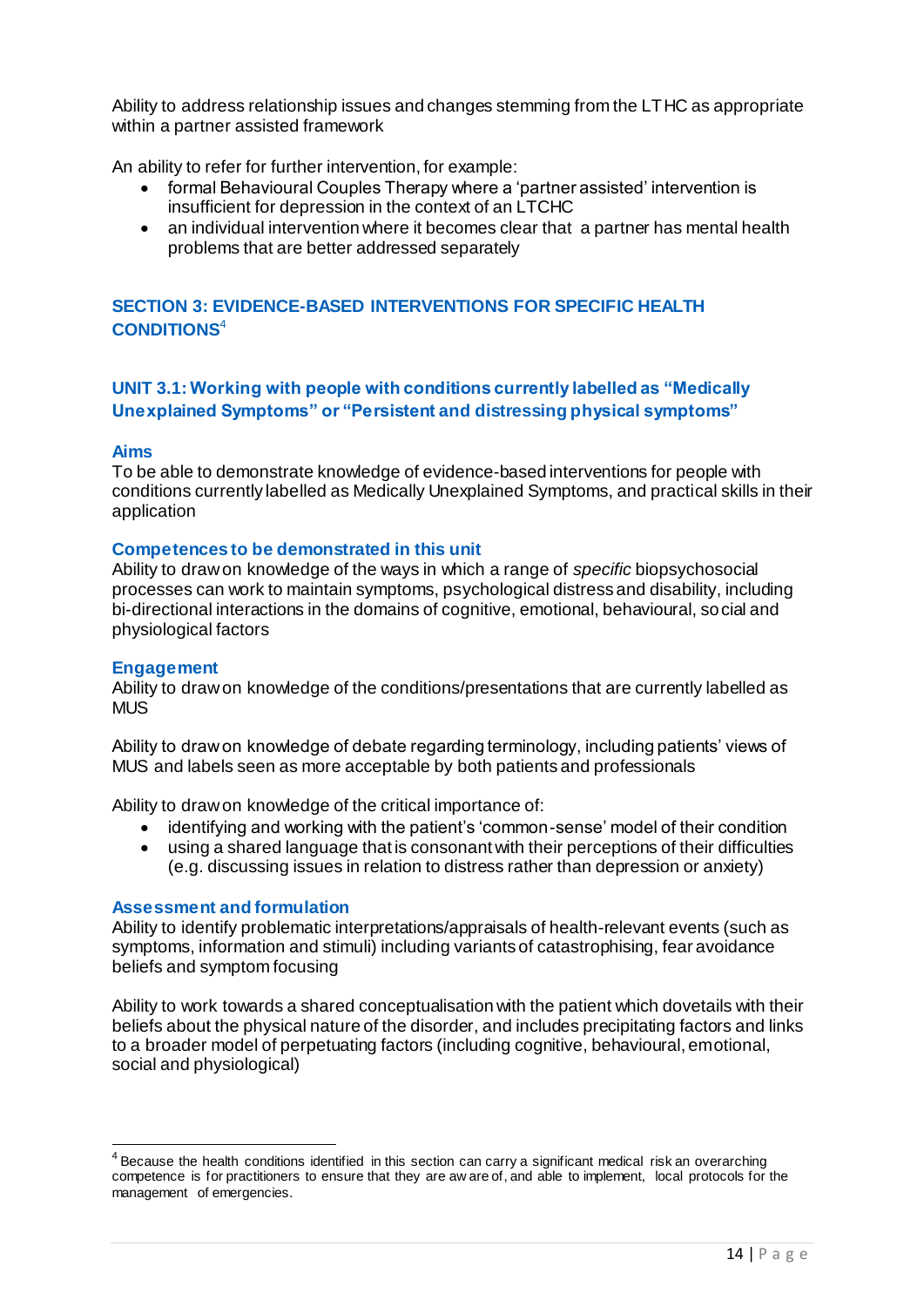Ability to refine and apply the formulation in collaboration with the patient as treatment progresses

#### **Intervention**

Ability to identify testable "vicious circles" which can form the focus of both discussion and behavioural experiments

Ability to identify and work with specific interactions between beliefs/appraisals and multiple maintaining factors in the domains of:

- *Behavioural:* 
	- (i). safety seeking behaviours;
	- (ii). all or nothing ("boom or bust") behaviour;
	- (iii). generalized withdrawal not only from physical activity but from role-related activity
- *Cognitive:*
	- (i). attentional processes (both automatic and strategic);
	- (ii). misconceptions
	- (iii). rumination i.e. catastrophizing, worry and fixed causal attributions
	- (iv). imagery and intrusive memories, increasing negative appraisals and
	- impacting mood disturbance
- *Physiological:*
	- (i). autonomic arousal including panic-type (imminent threat) and health anxiety (delayed threat);
	- (ii). alterations in other physiological factors including pathophysiological changes
	- (iii). sleep and circadian rhythm changes
	- (iv). disuse issues and deconditioning
	- (v). side effects due to medication;
- *Emotional:*
	- (i). Mood changes, particularly stress, anxiety and depression and the way these emotional responses contribute to mood-appraisal spirals;
	- (ii). emotional avoidance/suppression, and unhelpful beliefs about emotions
- *Social:*
	- (i). interpersonal changes linked both to negative emotions and the elicitation of negative or overly solicitous responses from those around the affected person

Ability to work with clinical/negative perfectionism, especially unrelentingly high personal standards and concern about mistakes (social and non-social)

Ability to identify and work with generalised beliefs both in terms of "conditional assumptions" (often linked to perfectionism) and unconditional assumptions, sometimes referred to as "core beliefs"

Ability to help the patient work with alternative, less negative understandings of their situation to allow engagement with problem solving

# <span id="page-14-0"></span>**UNIT 3.2: Irritable Bowel Syndrome (IBS)**

#### **Aims**

To be able to demonstrate knowledge of evidence-based interventions for people with Irritable Bowel Syndrome (IBS) and practical skills in their application

#### **Competences to be demonstrated in this unit**

Ability to draw on knowledge of:

• the phenomenology, diagnostic classifications and epidemiological characteristics of IBS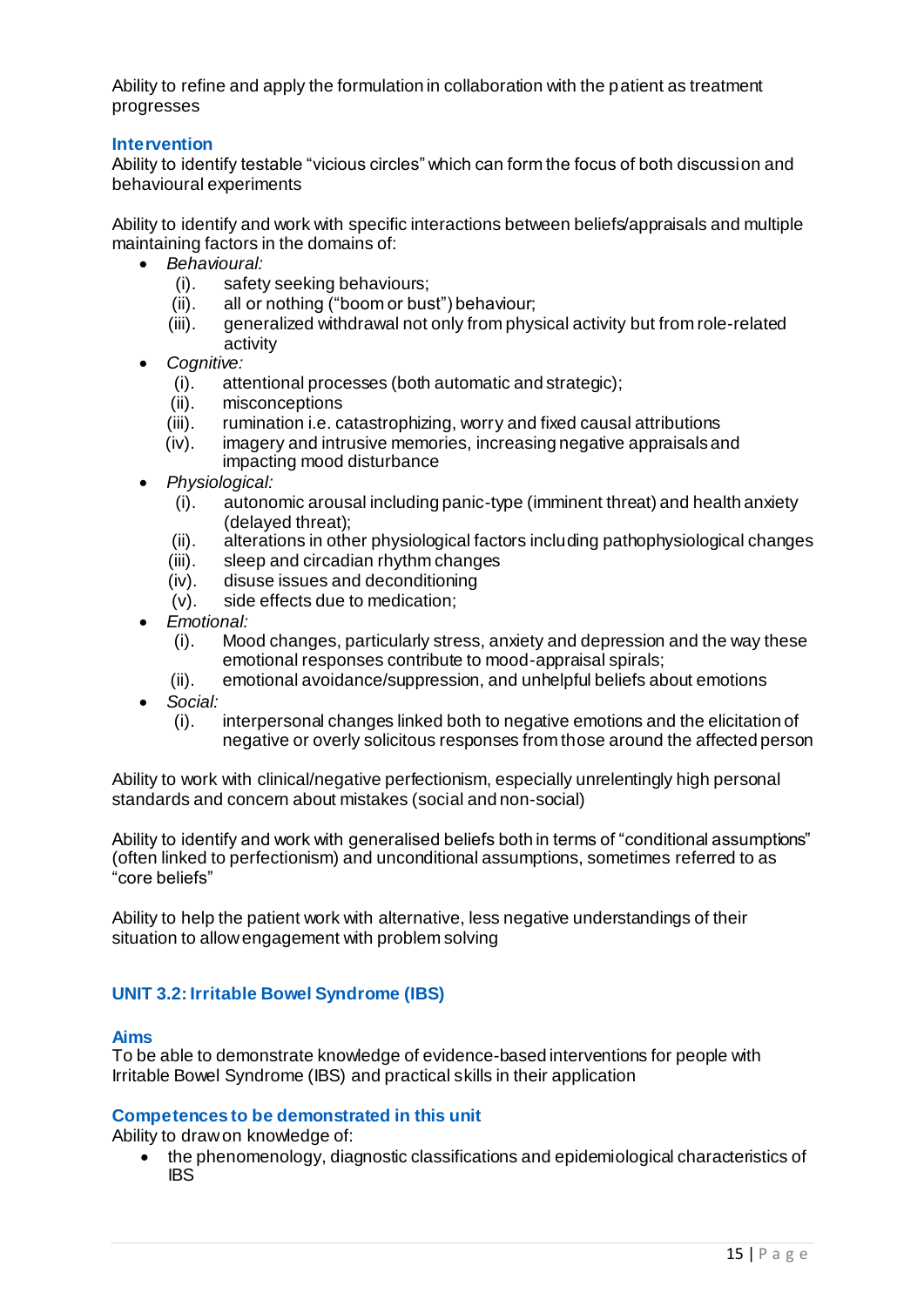- the basic anatomy and physiology of the bowel and brain- gut interactions.
- current, evidence-based pharmacological, physical and psychological treatments for IBS
- Ability to conduct a comprehensive assessment including:
- the client's experience of IBS, its onset, symptoms, severity and impact on daily life
- the role of diet (erratic eating rather than what is eaten), medication and whether taken to avoid symptoms, personality, gastrointestinal conditions, stress, current and previous treatment
- family experience of illness, family discussion of bowel/toilet habits

Ability to help the client describe coping mechanisms, beliefs regarding their illness and bowel functioning (diarrhoea [D] predominant, constipation [C] predominant or alternating D & C), identify triggers for symptoms (other than foods), patterns of avoidance, toileting behaviours (time spent on toilet; straining) and safety seeking behaviours

Ability to introduce and develop a shared understanding of the cognitive behavioural model of IBS connecting precipitating events, maintaining factors (3 systems model – physiological, cognitive and behavioural factors) and IBS symptoms and to explain the rationale for treatment using recent examples from the client's own experience

Ability to help clients use self-monitoring diaries to track bowel symptoms, habits, toileting, patterns of eating and stress levels aimed at detecting links between symptoms, thoughts and behaviour

Ability to identify the role of IBS related beliefs (including beliefs about symptoms or bowel habits, negative perfectionism and emotional expression) and their consequences in maintaining difficulties and generate an alternative perspective through discussion techniques, cognitive restructuring and behavioural experiments

Ability to work with concerns about potential loss of bowel control, normal bowel habits and the anticipated consequences of constipation and diarrhoea

Ability to help clients review patterns of eating and diet, weight management, identify any unhelpful patterns and work towards more consistent and regular patterns of eating and diet

Ability to use standard and idiosyncratic measures to evaluate outcomes with CBT for IBS

Ability to help clients prepare for ending therapy and maintain improvements by identifying possible indicators of relapse and strategies for their management

# <span id="page-15-0"></span>**UNIT 3.3: Chronic Fatigue Syndrome (CFS) / Myalgic Encephalopathy (ME)**

#### **Aims**

To be able to demonstrate knowledge of evidence-based interventions for people with Chronic Fatigue Syndrome, and practical skills in their application

#### **Competences to be demonstrated in this unit**

Ability to draw on knowledge of the aetiology, epidemiology and presentation of CFS/ME, and of its differential diagnosis (and exclusion criteria)

Ability to draw on knowledge of factors considered to contribute to the development of CFS/ME (including physical illness/ serious infections (such as glandular fever), lifestyle, stress, perfectionism and distress)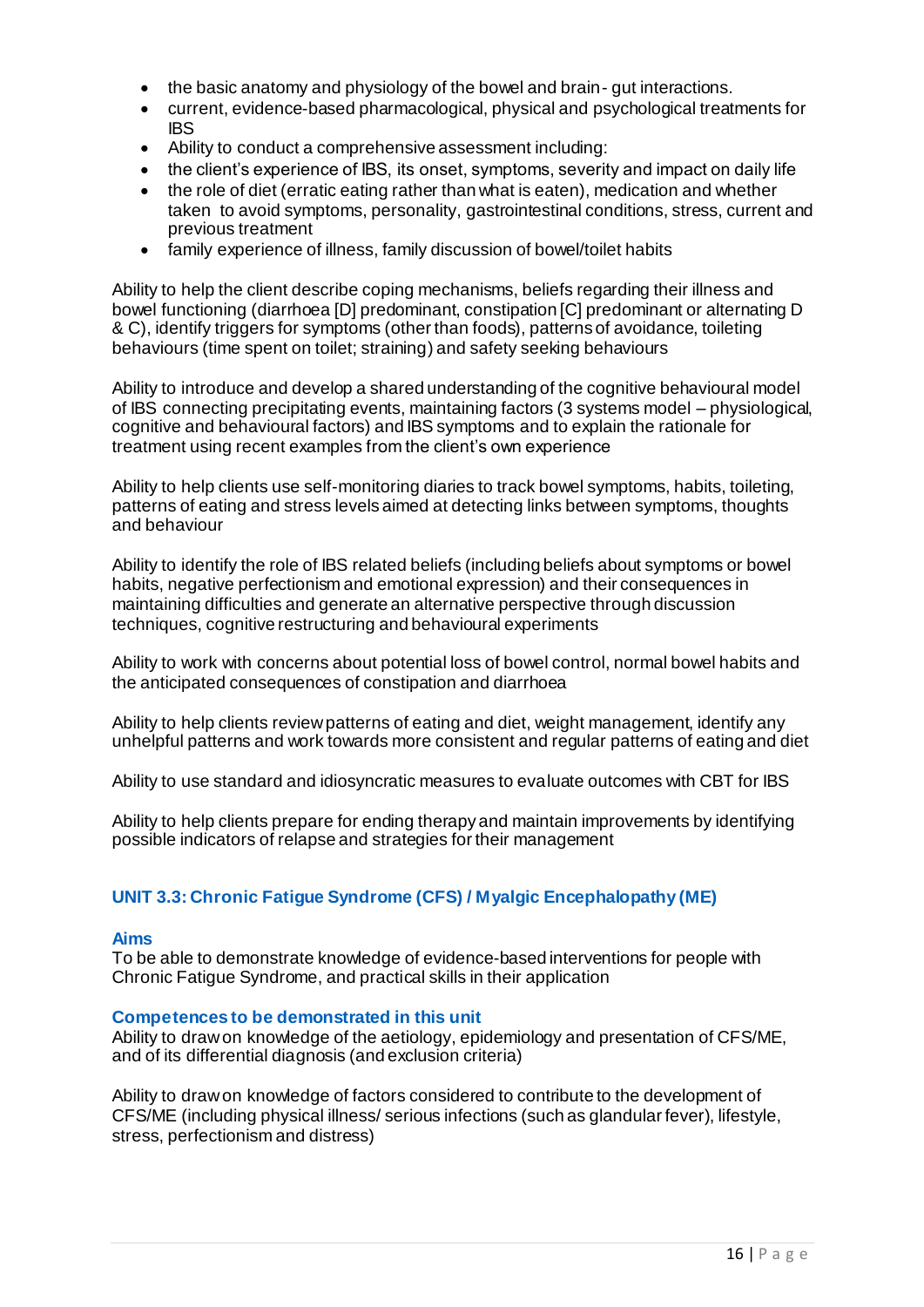Ability to draw on knowledge of factors considered to maintain CFS/ME (such as patterns of activity characterised by boom and bust cycles, unhelpful fear avoidance beliefs leading to avoidance of activity), attentional biases towards symptoms) and how these link to physiological mechanisms including poor sleep and deconditioning

Ability to help client feel that their experience of CFS/ME is being listened to and respected (i.e. acknowledging that they are experiencing real, physical symptoms)

Ability to conduct a comprehensive assessment of the client's symptoms, including their medical and prescription history, contextual information and main current difficulties, physical symptoms, patterns of activity and rest, coping mechanisms, the impact of CFS/ME on their life and specific concerns about symptoms, fears about engaging in activity, attentional focus and how significant others respond to symptoms

Ability to introduce the CBT model, collaboratively identifying predisposing and precipitating factors and a vicious cycle of fatigue

Ability to introduce and discuss planning activity and rest in the context of short and long term activity targets (establishing a consistent approach to activity initially before gradually increasing activity levels)

Ability to ensure that a focus on graded exercise is integrated into the intervention

Ability to help the client monitor sleep, identify specific sleep problems that exacerbate fatigue and discuss sleep strategies such as an up time and bed restriction

Ability to employ attentional training to address symptom focussing

Ability to work on unhelpful thoughts related to engaging in activity more consistently and perfectionism, generate alternatives and help the client test these out with gradual behaviour change and behavioural experiments

Ability to identify and work with potential obstacles to recovery

Ability to use standard and idiosyncratic measures to evaluate outcomes with CBT for CFS

Ability to help clients prepare for ending therapy and maintain improvements by identifying possible indicators of relapse and strategies for their management

# <span id="page-16-0"></span>**UNIT 3.4: Chronic Pain**

#### **Aims**

To be able to demonstrate knowledge of evidence-based interventions for people with chronic pain, and practical skills in their application

#### **Competences to be demonstrated in this unit**

Ability to draw on knowledge of the phenomenology, diagnostic classifications and epidemiological characteristics of chronic pain including common symptoms, disease process, investigations and treatments and prevalence of depression and anxiety disorders

Ability to draw on knowledge of current, evidence-based pharmacological, physical and psychological treatment for chronic pain and co-morbid disorders

Ability to draw on knowledge that adjustment to chronic pain is influenced by a number of factors (physiological, psychological, social, pre-morbid personality)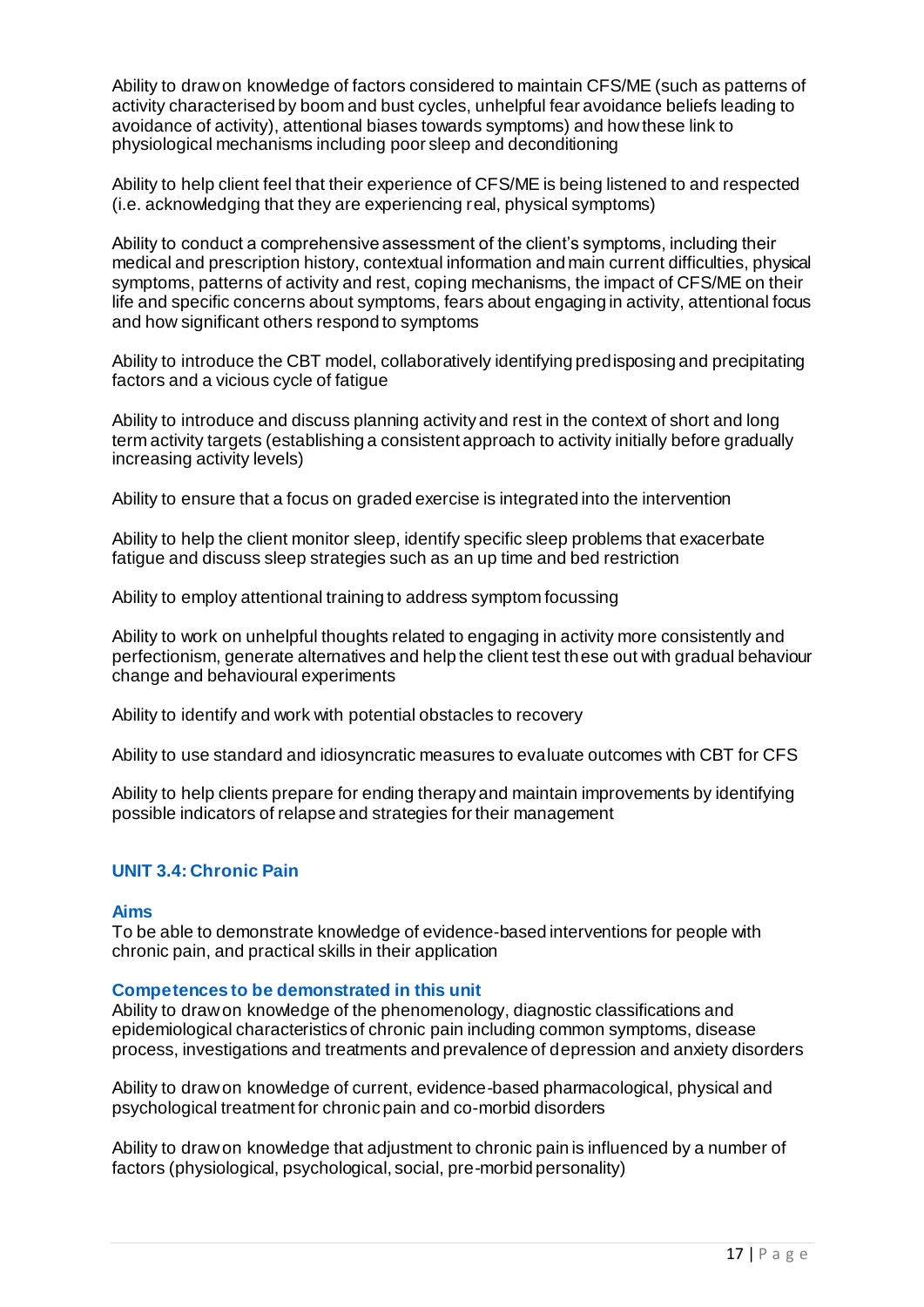Ability to draw on knowledge of common issues that arise when working with clients with pain, e.g.:

- distinction between acute and chronic pain
- catastrophic beliefs based on a misunderstanding of anatomy/physiology (e.g. interpreting chronic pain as a signal of physical damage)

Ability to carry out a comprehensive assessment which covers medical history, medical interventions received (surgery, medication, investigations, physiotherapy) the impact and effect of chronic pain, current symptoms and pain-related difficulties, and the potential for medication-related side-effects

Ability to apply standardized measures used to assess experience, functioning and cognitions in chronic pain

Ability to draw on knowledge of a range of models commonly applied in pain management, such as:

- CBT (including learning theory (both classical (fear avoidance) and operant conditioning)
- bio-medical model vs bio-psychosocial models
- contextual models (such as ACT)
- the difference between models of acute and chronic pain

Ability to discuss the rationale for treatment rationale with the client, conveying:

- that their pain is real
- that as a bodily and emotional experience pain triggers a range of cognitive and behavioural reactions which can make the experience of pain worse
- that learning different ways to manage these reactions can modify the experience of pain

Ability to implement Cognitive-Behavioural Therapy for chronic pain, by:

- helping the client identify unhelpful patterns of activity in response to pain, including avoidance, boom or bust cycles, or restricting range of movement and activity
- using activity management strategies to identify, build on and monitor activities (pleasurable and meaningful activity scheduling, behavioural activation)
- employing exercise as part of a multimodal treatment package (graded exercise, exposure etc)
- using relaxation and breathing strategies
- working with the client to identify and modify unhelpful cognitions, images and beliefs about their pain and collaboratively construct alternatives /more adaptive cognitions, images and beliefs
- working with attentional techniques

Ability to use standard and idiosyncratic measures to evaluate outcomes with CBT for pain

Ability to help clients prepare for ending therapy and maintain improvements by identifying possible indicators of relapse and strategies for their management

Ability to deliver treatment in a group format as part of an interdisciplinary team approach

# <span id="page-17-0"></span>**Acceptance and Commitment Therapy (ACT)\***

**\*** *ACT is not a required component of the curriculum, but if included it should include:*

Ability to draw on knowledge of the application of Acceptance and Commitment Therapy and Mindfulness Meditation for chronic pain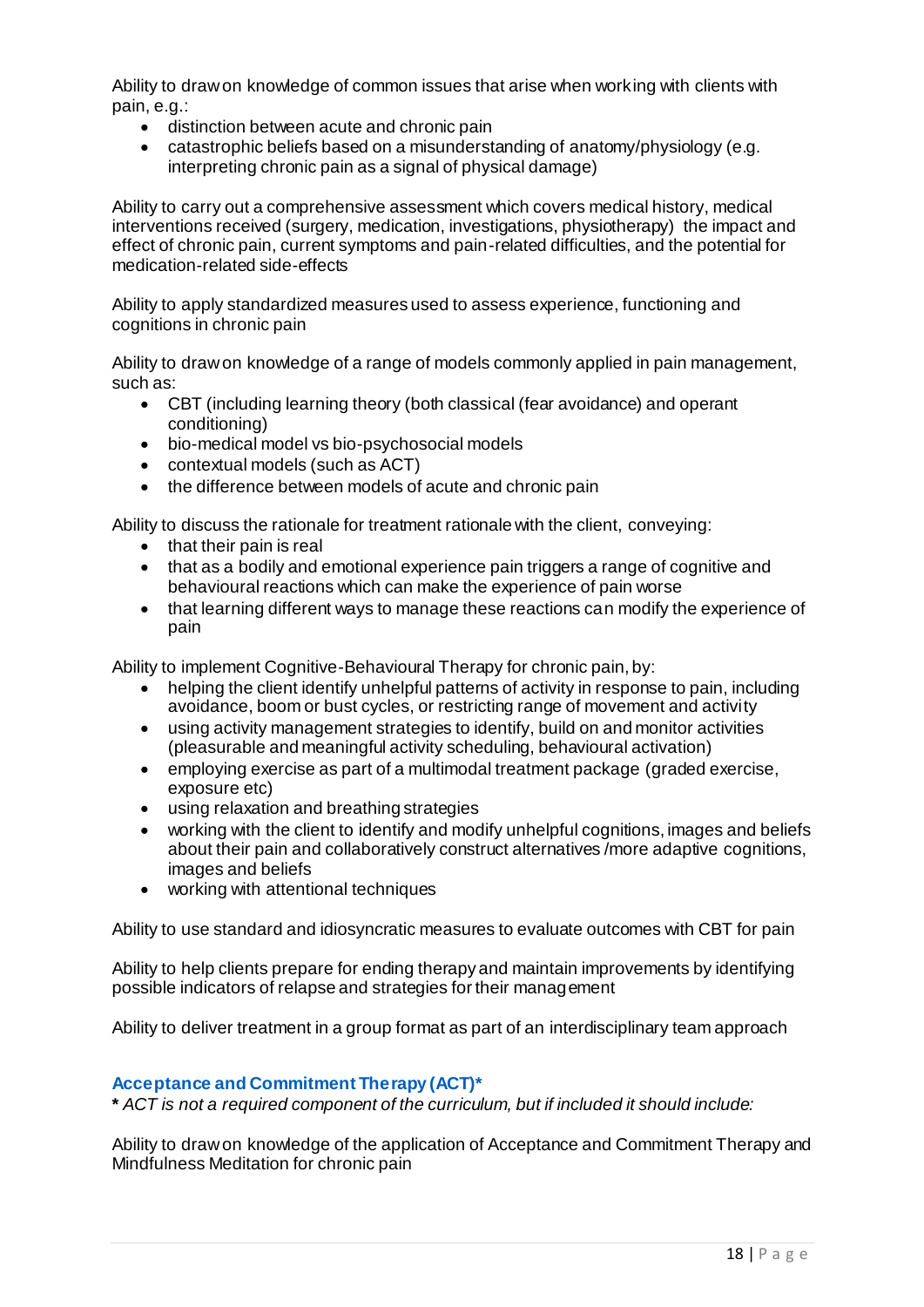Ability to help the client identify and discuss their values and goals

Ability to identify within-session examples of behaviours that are both psychologically inflexible and flexible and employ appropriate ACT interventions to decrease the former and enhance the latter

Ability to work with the client to connect with their experiences by developing their skills in observation and awareness (for example by using techniques such as exposure, skills training and mindfulness)

Ability to help the client allow experiences to be present without attempts to avoid, control or change them when this serves goals and related behaviour change

Ability to help the client accept but not engage with thoughts, feelings and stories about the self and adopt a sense of self that is experienced as separate from and not overwhelmed or threatened by these

# <span id="page-18-0"></span>**UNIT 3.5: Psychological Interventions for type 1 and type 2 Diabetes**

#### **Aims**

To be able to demonstrate knowledge of evidence-based interventions for people with Diabetes, and practical skills in their application

#### **Competences to be demonstrated in this unit**

Ability to draw on knowledge of Type 1 and Type 2 diabetes, their medical management and usual procedures for monitoring and review of the condition (including an understanding of the meaning of blood sugar levels)

Ability to draw on knowledge of developmental issues in relation to the age of onset of diabetes

Ability to draw on knowledge of the relevance of lifestyle factors (including diet, weight reduction and exercise) to optimal management of diabetes

Ability to draw on knowledge of indicators of poor control of diabetes, including signs and symptoms of hypo- and hyperglycemia, and of common medical complications and comorbidities

Ability to draw on knowledge of ways in which self-management can be influenced by cognitive, behavioural and physical factors

Ability to draw on knowledge of common barriers to self-management such as

- low mood/anxiety
- lack of understanding of diabetes
- unhelpful beliefs (e.g. about medication or underestimating the impact of lifestyle changes in Type 2 diabetes)
- adverse social/personal circumstances

Ability to draw on knowledge of the impact of disordered eating on diabetic control

Ability to engage clients by helping them give their account of living with diabetes, and validating difficult feelings associated with this

Ability to conduct a comprehensive assessment, including:

• the client's knowledge of, and beliefs about, diabetes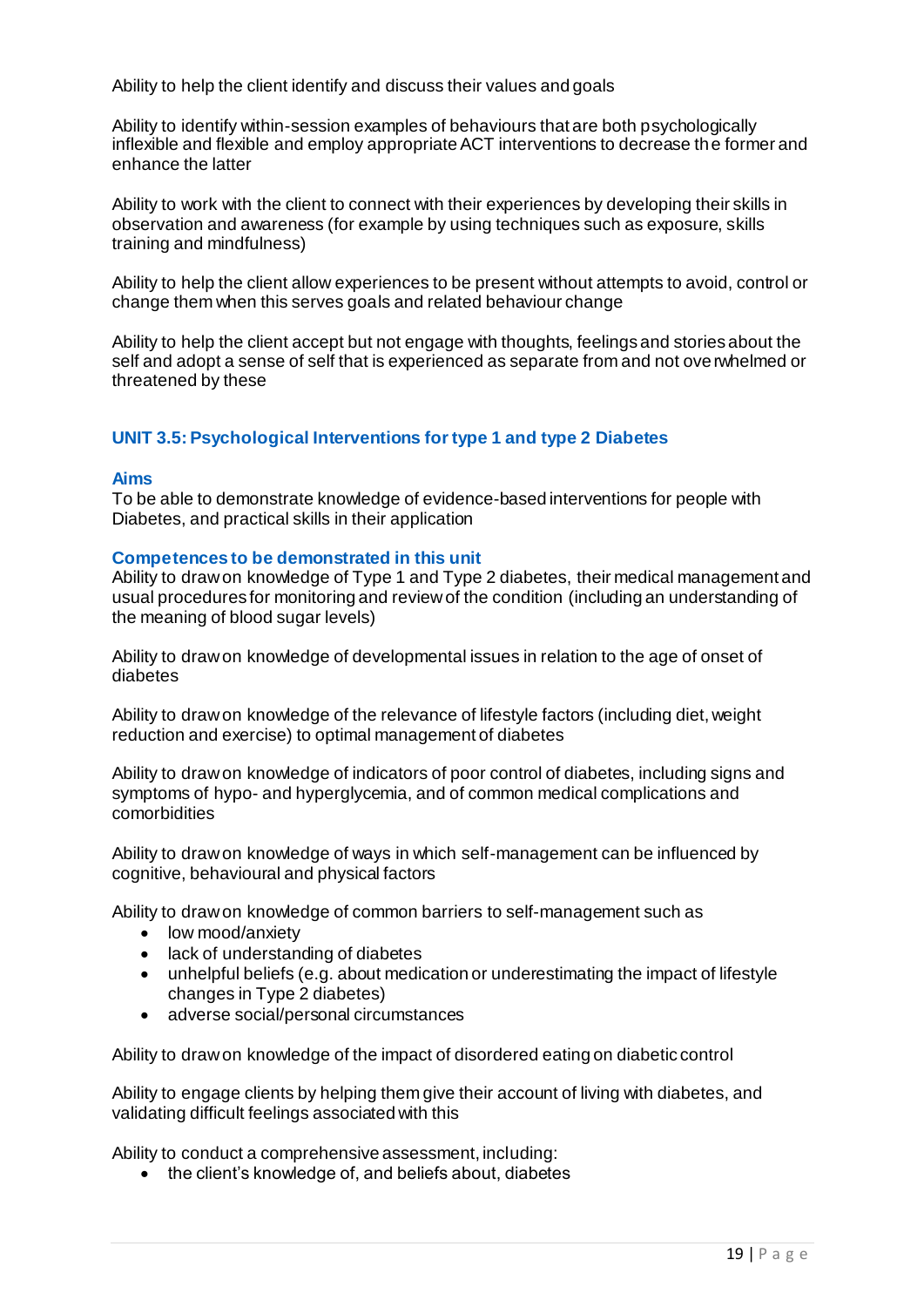- the impact of diabetes on daily living
- the impact of the client's management regimen, their satisfaction with it, difficulties in following it, and the implications for self-management
- the impact of depression and anxiety on self-management, and the identification of maintenance cycles that maintain low mood/anxiety and poorer self-management

Ability to collaboratively formulate current symptoms, emotion, beliefs and behaviours within a maintenance cycle of mood and anxiety

Ability to deliver an intervention best suited to the needs of the individual, including:

- information about diabetes and its management
- problem solving (e.g. obstacles to self-management)
- promoting behavioural change
- identifying the efficacy of current coping strategies and promoting adjustment to diabetes
- working with the client to implement CBT strategies directed towards depression/ anxiety

Ability to use standard and idiosyncratic measures to evaluate outcomes with CBT for diabetes

Ability to help clients prepare for ending therapy and maintain improvements by identifying possible indicators of relapse and strategies for their management

# <span id="page-19-0"></span>**UNIT 3.6: Chronic Obstructive Pulmonary Disease (COPD)**

#### **Aims**

To be able to demonstrate knowledge of evidence-based interventions for people with COPD, and practical skills in their application

# **Competences to be demonstrated in this unit**

Ability to draw on knowledge of the characteristics of COPD including common symptoms, disease process, acute exacerbations, investigations and treatments and prevalence of depression and anxiety disorders

Ability to draw on knowledge of pharmacological, multidisciplinary, and psychological treatments for COPD and co-morbid disorders (including smoking cessation)

Ability to draw on knowledge of common manifestations of, and reasons for, anxiety and fear avoidance in people with COPD (e.g. fear that exercise will be harmful, misinterpretation of breathlessness as an indicator of an imminent threat to life)

Ability to draw on knowledge of common reasons for distress and depression in people with COPD (e.g. major changes in lifestyle or life roles making it difficult to adjust to living with the condition, breathlessness on exertion)

Ability to assess the client's knowledge of, and beliefs about, COPD, and provide information about COPD and its management

Ability to conduct a comprehensive assessment of current symptoms and difficulties, present and past treatment, and the impact of mood and anxiety on self-management of COPD

Ability to assess the client's knowledge of, and beliefs about, COPD, and provide information about COPD and its management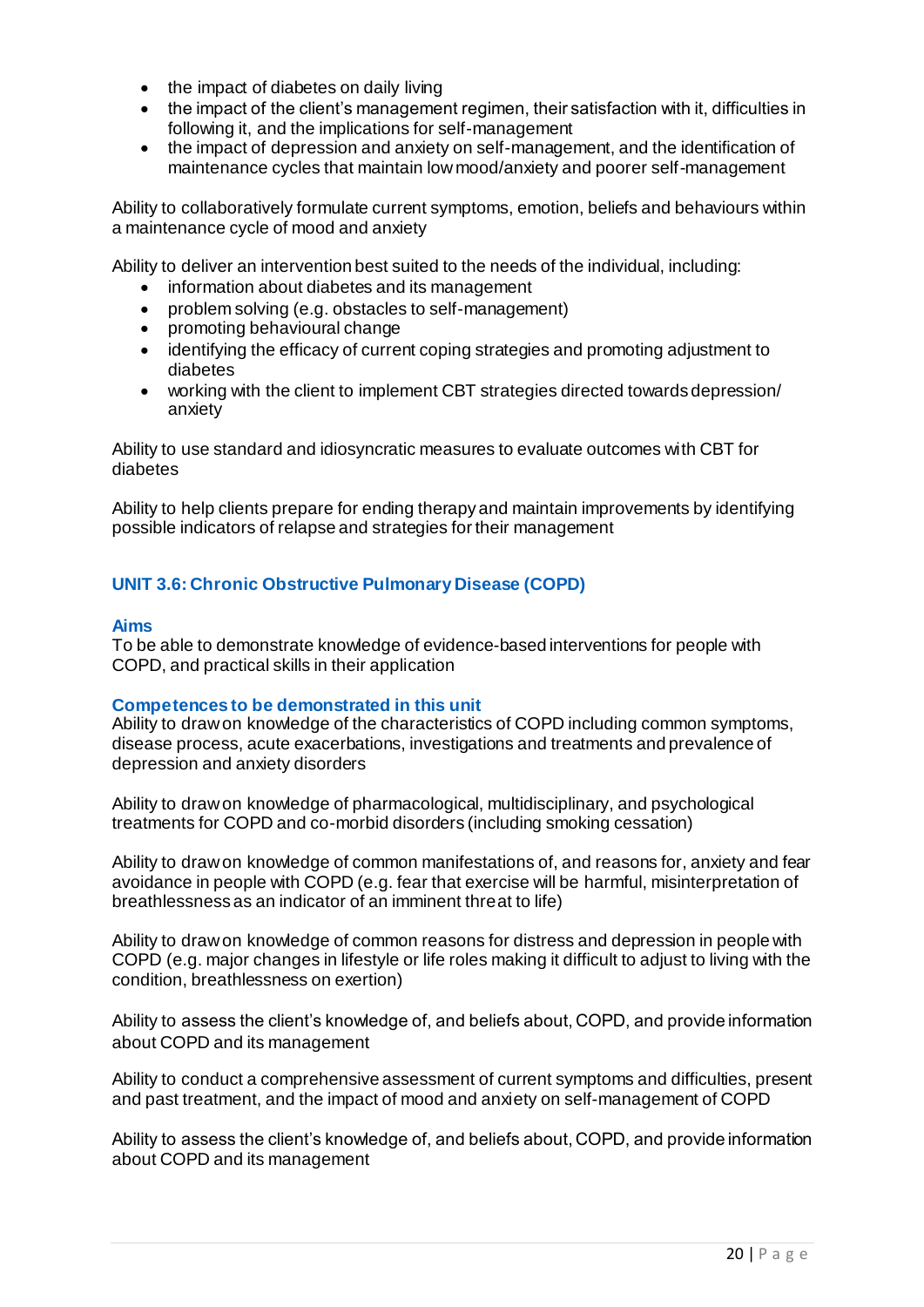Ability to identify patterns of avoidance and safety-seeking behaviours, and any triggers for these

Ability to derive a shared understanding of the cognitive behavioural conceptualisation of COPD and introduce the rationale for treatment using recent examples from the client's own experience

Ability to collaboratively formulate current symptoms, emotion, beliefs and behaviours within a maintenance cycle of mood and anxiety

Ability to help the client to identify catastrophic interpretations of bodily sensations, to generate alternative non-catastrophic interpretations, and to test the validity of these through discussion techniques and adapting behavioural experiments

Ability to work with the client to create, conduct and evaluate idiosyncratic behavioural experiments in and out of sessions

Ability to help clients prepare for ending therapy and maintain improvements by identifying possible indicators of relapse and strategies for their management

Ability to use standard and idiosyncratic measures to evaluate progress and outcomes with COPD

# <span id="page-20-0"></span>**UNIT 3.7: Coronary Heart Disease (CHD)**<sup>5</sup>

#### **Aims**

To be able to demonstrate knowledge of evidence-based interventions for people with CHD, and practical skills in their application

#### **Competences to be demonstrated in this unit**

Ability to draw on knowledge of the characteristics of CHD including common symptoms, disease process, investigations and treatments and prevalence of depression and anxiety disorders

Ability to draw on knowledge of pharmacological, surgical, psychological and cardiac rehabilitation based treatment for CHD and co-morbid disorders

Ability to draw on knowledge of factors relevant to the long-term management of CHD (such as the role of smoking, exercise, weight management, control of hypertension and cholesterol levels)

Ability to draw on knowledge of fears and phobias that could and directly impact on the management of CHD (e.g. fear of MRI investigations, or cardiac accelerating drugs)

Ability to assess the client's knowledge of, and beliefs about, CHD, and provide information about CHD and its management

Ability to draw on knowledge of common manifestations of, and reasons for, anxiety and fear avoidance in people with CHD (e.g. fear that exercise will be harmful, misinterpretation of chest pain as a signal of a cardiac event)

Ability to draw on knowledge of factors commonly leading to distress and depression in people with CHD (e.g. because of difficulties in adjusting to the condition, major changes in lifestyle or life roles)

 5 Strategies outlined in Unit 3.1 w ill be relevant to patients presenting w ith non-cardiac chest pain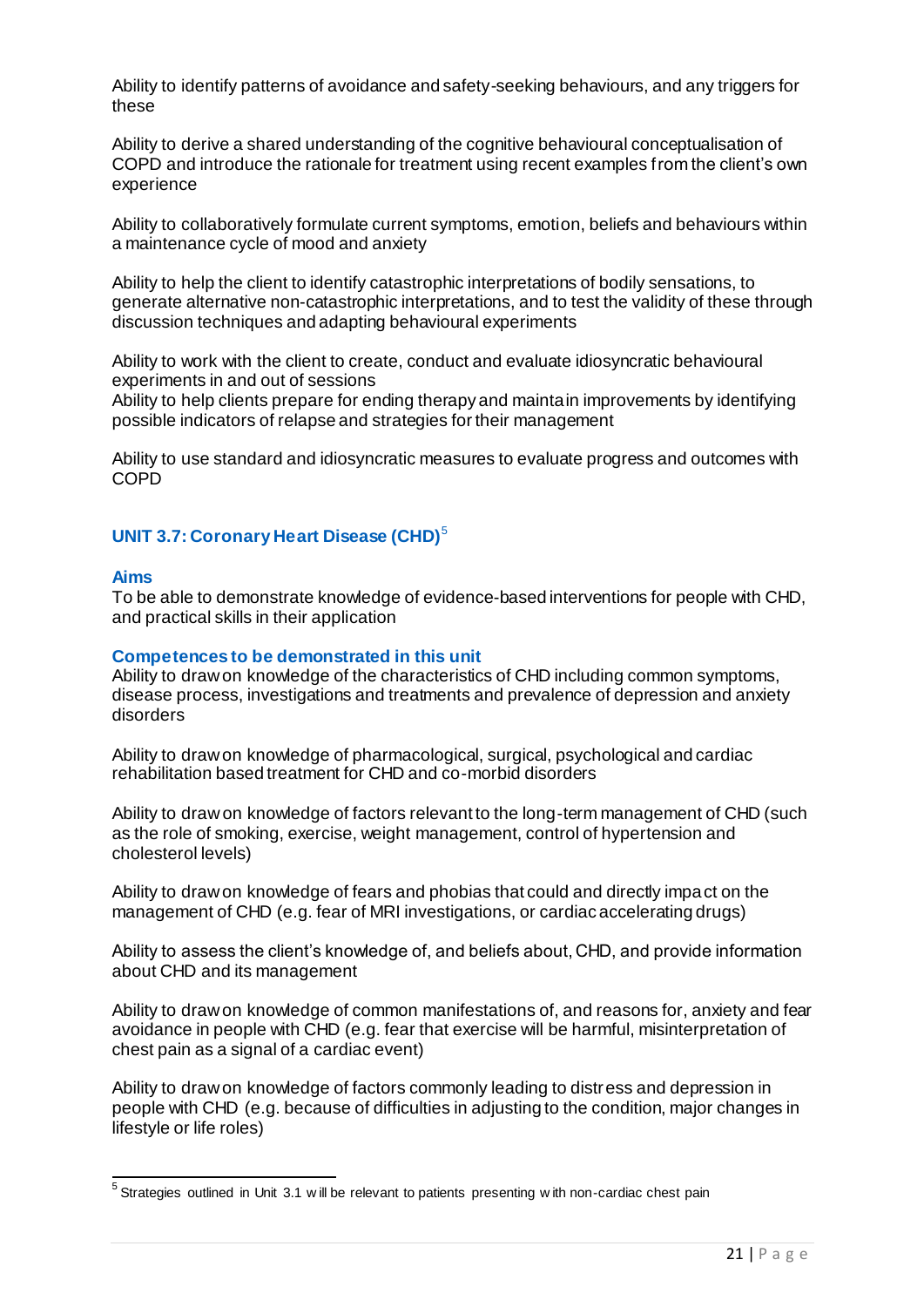Ability to conduct a comprehensive assessment of current symptoms and difficulties, present and past treatment, and the impact of mood and anxiety on self-management of CHD

Ability to identify triggers, patterns of avoidance and safety-seeking behaviours

Ability to derive a shared understanding of the cognitive behavioural conceptualisation of CHD and introduce the rationale for treatment using recent examples from the client's own experience

Ability to identify difficulties in adjusting to heart failure (e.g. managing symptoms of breathlessness and fatigue) and any risk of deconditioning

Ability to identify and reduce avoidance and safety behaviours that are being reinforced by significant others who fear the patient having further cardiac events

Ability to collaboratively formulate current symptoms, emotion, beliefs and behaviours within a maintenance cycle of mood and anxiety

Ability to help the client to identify catastrophic interpretations of bodily sensations and to generate alternative non-catastrophic interpretations

Ability to test the validity of catastrophic interpretations through discussion techniques and behavioural experiments

Ability to identify when patients are experiencing trauma from prior medical event (such as heart attack or consequent on medical interventions), and to help them:

- explore distinctive features of the trauma memory
- identify beliefs about how activation of the trauma memory might influence their cardiac status, and to test out these beliefs

Ability to work with the client to create, conduct and evaluate idiosyncratic behavioural experiments in and out of sessions (ensuring that these are cognisant of any actual medical risk)

Ability to help clients prepare for ending therapy and maintain improvements by identifying possible indicators of relapse and strategies for their management

Ability to use standard and idiosyncratic measures to evaluate progress and outcomes with CHD

#### <span id="page-21-0"></span>**UNIT 3.8: Cancer**

#### **Aims**

To be able to demonstrate knowledge of evidence-based psychological interventions for people with cancer who are distressed, depressed or anxious and practical skills in their application

#### **Competences to be demonstrated in this unit**

Ability to draw on knowledge of the types and stage of cancers, medical treatments (e.g. chemotherapy and radiotherapy), prognostic factors and survival rates, and the prevalence of distress, depression, anxiety

Ability to draw on knowledge of psychological and pharmacological interventions for cancer related distress, depression and co-morbid fatigue (including exercise treatments)